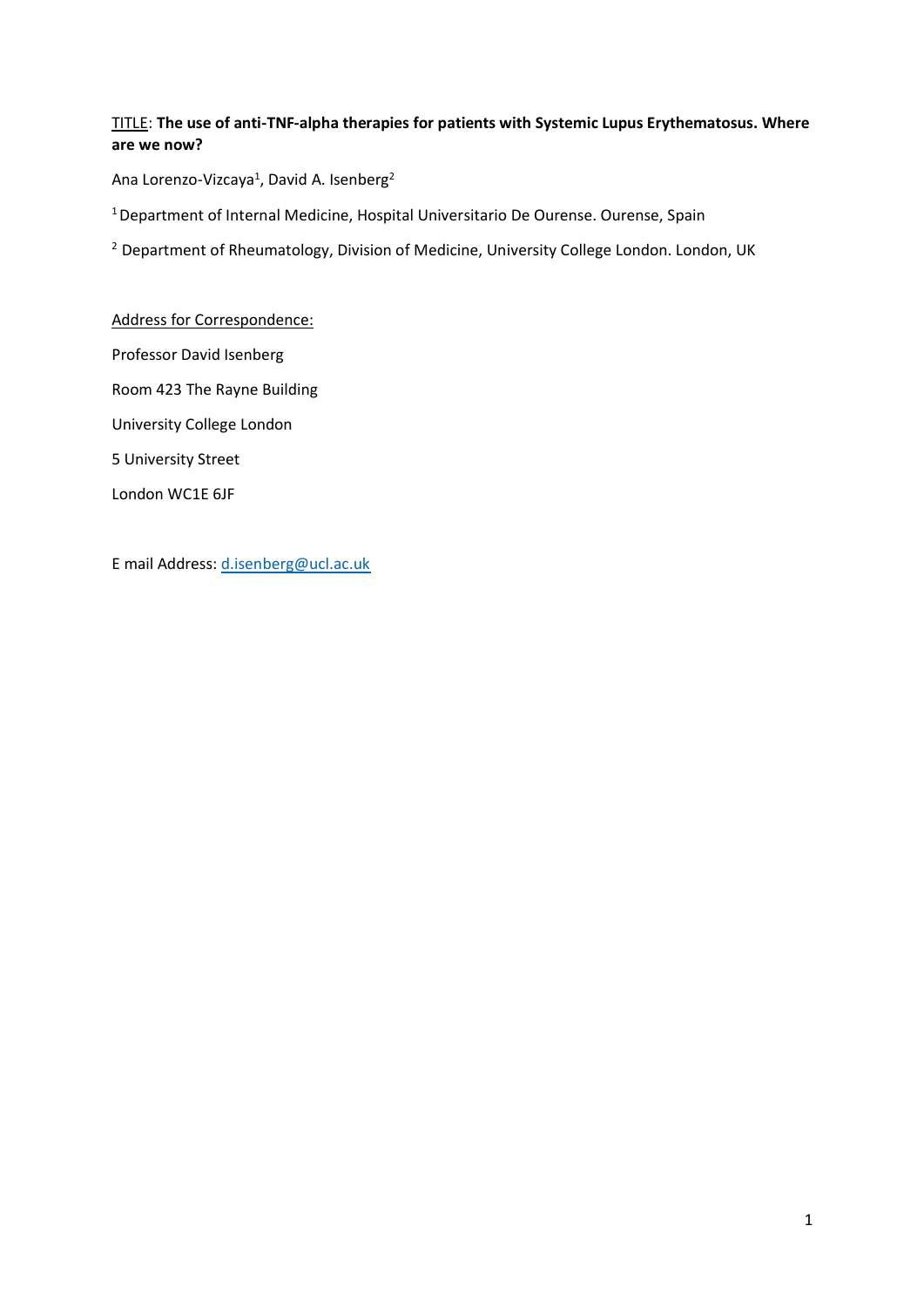#### ARTICLE HIGHLIGHTS:

- TNF-alpha of the main proinflammatory cytokines playing a key role in autoimmune diseases such as RA or SLE, so anti-TNF-alpha therapies could be a therapeutic option in SLE patients
- Nowadays, biologic drugs as anti-TNF-alpha are widely used for the treatment of diseases such as RA or psoriatic arthritis, but they are not a first-line option to treat SLE patients.
- Anti-TNF-alpha drugs were explored rather transiently for the treatment of SLE when they were first developed.
- We have reviewed the published data to ask the question were they prematurely 'abandoned'
- We summarize the clinical beneffits and the main adverse effects reported in many different studies of patients under anti-TNF-alpha therapies.
- Adverse effects on TNF-alpha inhibitor remain unclear, so patients receiving these therapies must be closely followed-up and physicians should be aware of signs or symptoms that could suggest that we are facing a lupus-like syndrome.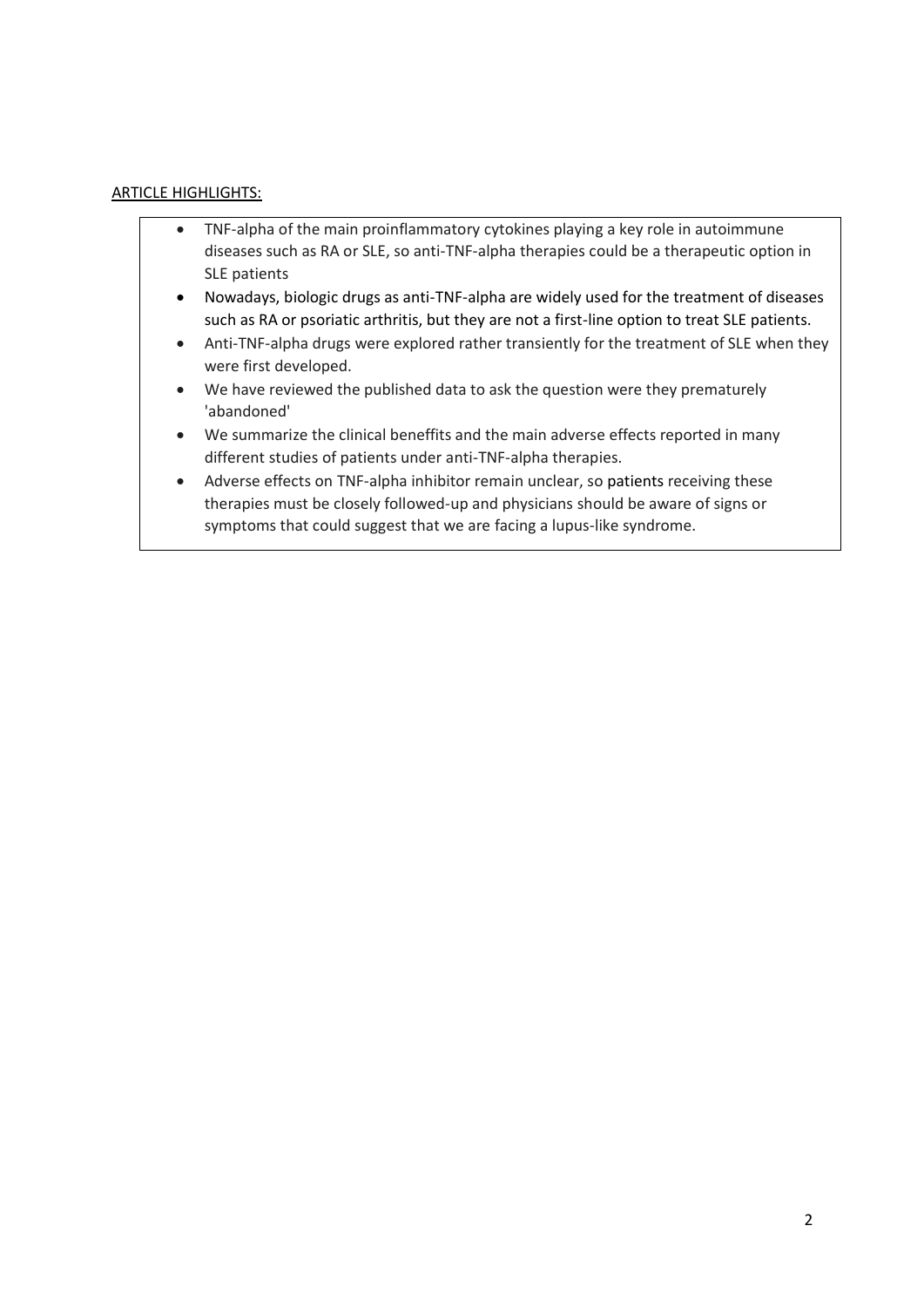### **ABSTRACT:**

Introduction: Systemic lupus erythematosus (SLE) is an autoimmune rheumatic disease characterized by multiple pathologies in which sustained inflammatory activity leads to progressive tissue destruction and organ damage. One of the main proinflammatory cytokines playing a key role in autoimmune diseases such as rheumatoid arthritis (RA) or SLE, is tumor necrosis factor (TNF) alpha.

Areas covered: The introduction of TNF-alpha inhibitors revolutionized the treatment of RA and other conditions including psoriatic arthritis and ankylosing spodylitis. We review here the efficacy and safety of TNF-alpha blockers in SLE focussing on why it has not been more widely used since TNF-alpha was reported to be increased in SLE patients and to correlate with disease activity .

Expert opinion: We summarize the reported SLE cases that have received TNF-alpha blockers and the main results to date. We reflect on whether there is a case to reconsider the use TNF-alpha blockade in SLE.

Key words: SLE, infliximab, TNF-alpha, targets, biologics, lupus nephritis.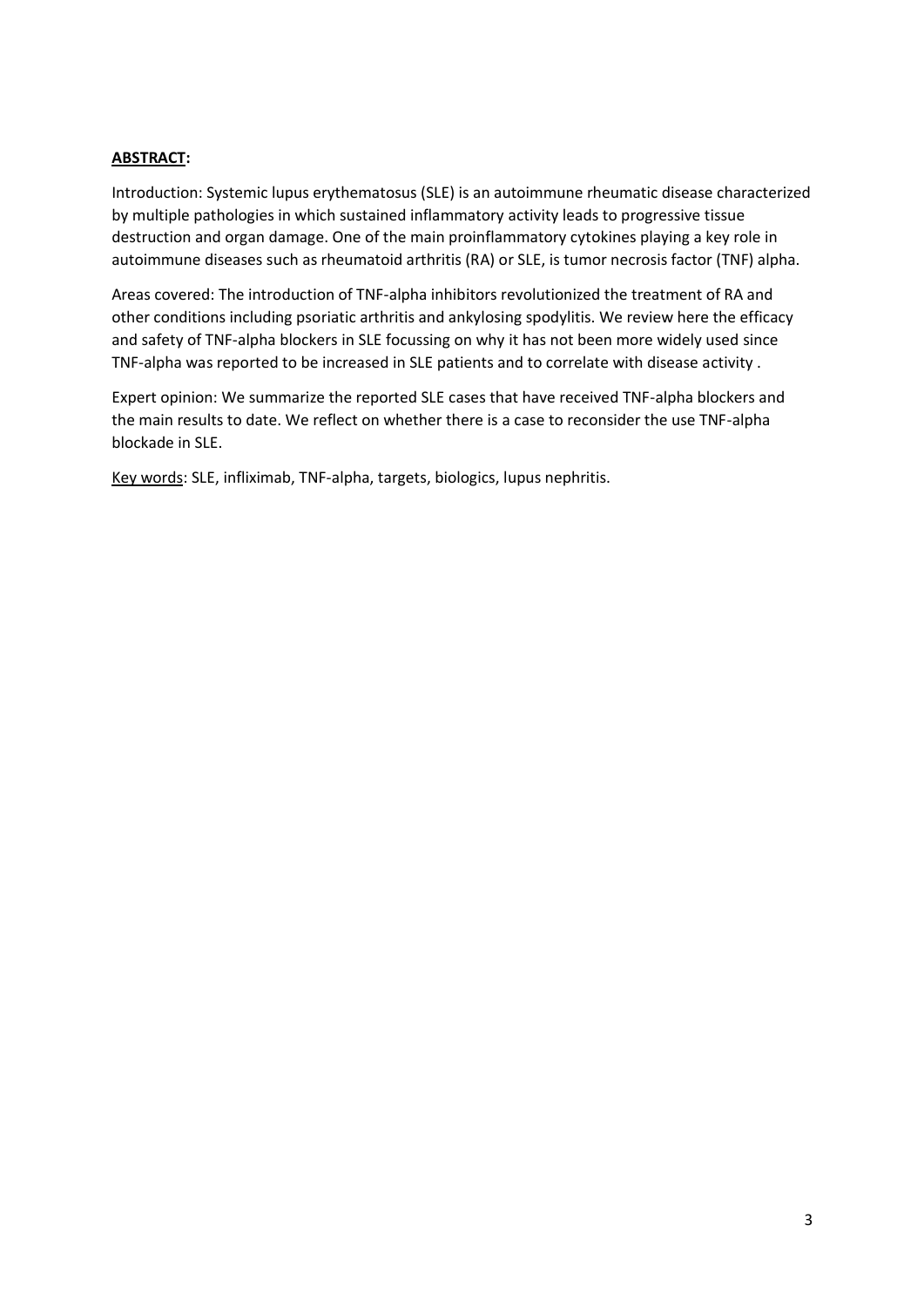# **INTRODUCTION**:

Systemic lupus erythematosus (SLE) is a potentially sinister autoimmune rheumatic disease characterized by breakdown of self tolerance, B cell hyperactivity, autoantibody production, aberrant formation of immune complexes, and inflammation of multiple organs [1] The consequent tissue destruction and organ damage, leads to a variety of clinical manifestations of SLE; notably arthritis, skin rashes and lupus nephritis.

The current prognosis is much better than 50 years ago due to earlier diagnosis, the more rational use of corticosteroids and immunosupressive (IS) drugs, the availability of dialysis and transplantation and an increased awareness of concomitant diseases [2]. Most symptoms and disease activity are controlled with corticosteroids, hydroxychloroquine (HCQ) and IS drugs, notably azathioprine (AZA), cyclophosphamide, cyclosporine or mycophenolate mofetil (MMF) [3]. However, the course of SLE is unpredictable and flares are frequent, inspite of seemingly adequate treatment.

• The role of tumor necrosis factor (TNF) alpha:

TNF-alpha is a proinflammatory cytokine with pleiotropic properties and functions including the activation of a cascade of inflammatory events leading to tissue destruction [4]. This cytokine is part of the inflammation cascade, and its activation results in inflammatory signaling by NF-κB, which in turn activates the transcription of proinflammatory gene targets such as interleukin1β (IL-1β), IL-6, and IL-8 [5].

Thus TNF-alpha constitutes one of the main mediators of inflammation and tissue damage in autoimmune diseases. As we will discuss below, it is important to mention that TNF-alpha has a dual role in human and animal renal autoimmune diseases: on the one hand, it is associated with inflammatory activation but on the other, it has been shown that TNF-alpha protect NZB lupus prone mice from developing nephritis [6].

• TNF alpha in murine lupus prone models:

Several mouse strains, develop autoimmune disorders very similar to human SLE [7]. TNF-alpha is known to play a role in lupus prone animal models, being a cytokine with an immunoregulatory function; although this action is not uniform and its role differs depending on the stage of disease. Lupus prone mice develop immune-complex mediated tissue injury, notably involving the kidneys, joints or the pulmonary system.

In 1988 Jacob et al. [8] noted that NZB/W mice (a lupus prone strain) had a lower production of TNF compared to NZW (the healthy mouse strain). They showed that the disease in the NZB/W mice, was partly reversible by the early administracion of recombinant TNF. They demonstrated that a genetic deficiency in TNF plays a significant role in the onset of autoimmunity in these mice. A year later, Gordon et al. [9], repeated the studies with murine models and extended them. They observed beneficial effects with the administration of high dose TNF, even if they had developed nephritis before treatment. In their study they observed however, that protection against the disease was not long-term. These findings were supported by Kontoyiannis et al. [10] who reported that TNFdeficient mice, NZB/W, developed a severe lupus-like disease.

In the same way, it was demonstrated by histological analysis, that TNF-alpha blockade in NZB/W mice leads to a reduction of infiltration of mononuclear cells in the joints, lungs and skin [11]. Treated NZB/W mice showed an improvement in symptoms, notably no swelling of the joints was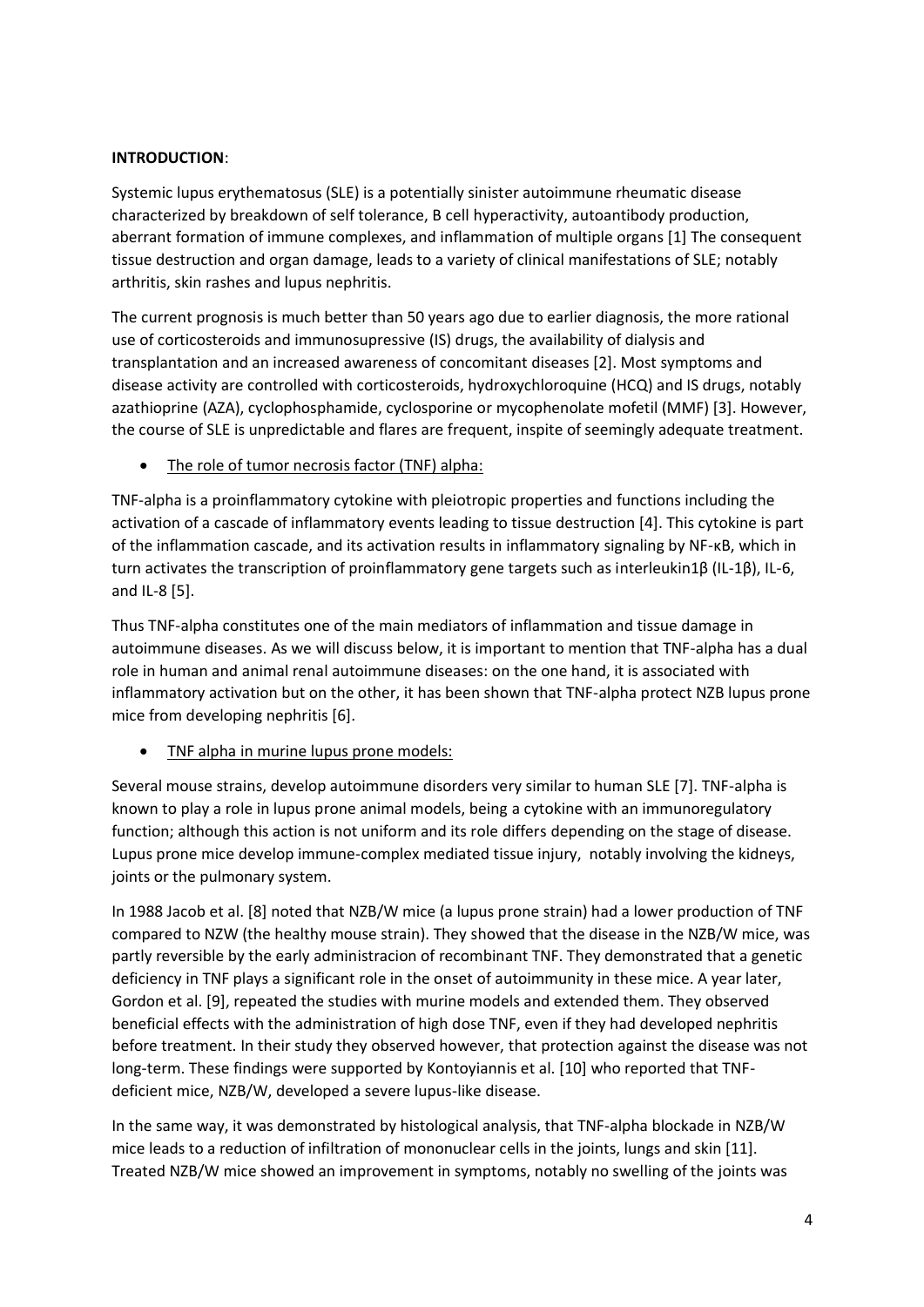observed and there was an absence of alopecia. It was also noted that treated mice had an increased lifespan compared to those who were not treated. Thus, TNF blockers were shown to be beneficial for arthritis, pneumonitis, and skin disease in this murine strain.

With respect to renal disease, it was observed that late administration (at four months of age) of low-dose of TNF-alpha blocker to NZB/W mice resulted in accelerated renal damage [12]. In contrast, when treatment was administered from 2-4 months of age, renal disease was not accelerated [12]. Thus TNF-alpha is required to suppress autoimmunity, but paradoxically, its presence in older mice may exacerbate the development of renal pathology; revealing that TNFalpha has different roles at different stages of lupus immunopathology.

Around this time it was reported that MRL/lpr lupus-prone mice had increased levels of TNF mRNA in their lungs, compared to control mice [13]. These data suggest that TNF alpha plays an important role in the development of pulmonary inflammation in this mouse model. In view of this, subsequently an immunoglobulin (Ig) G anti-TNF antibody was injected into lupus-prone and control mice. After that, the pulmonary tissues of both mice groups were examined and pulmonary inflammation was found to be significantly reduced in the treated lupus-prone mice, compared to the controls [13].

Following these beneficial reports of anti-TNF therapy in lupus prone mice; it was suggested that TNF blockade might also be useful in humans with SLE [14].

• TNF-alpha in humans:

TNF-alpha is overexpressed in humans with rheumatic diseases like rheumatoid arthritis (RA), spondylarthropathies (SpA) or SLE. With regard to SLE, high levels of TNF-alpha were observed in serum of lupus patients [15, A] and these elevated serum and gene expression levels are positively associated with disease activity, notably in those with renal involvement [15].

Gómez et al [16], measured circulating levels of Th1 and Th2 cytokines in patients with SLE with the objective of determining their association with disease activity. They observed that SLE patients with both active and inactive disease, had significantly higher levels of TNF-alpha than controls (p<0.01). Interestingly, it was also noted that patients with inactive disease had statistically higher levels than those with active disease ( $p$ <0.01) [16].

Thus the idea that blocking TNF-alpha in lupus patients, especially those with renal involvement seemed appropriate; but its use remains controversial because it is thought that TNF-alpha is a cytokine with a dual role in SLE. It may act as a proinflammatory factor released in local tissues during periods of active disease but also an immunosupressive mediator chronically produced, and involved in the development, differentiation and regulation of immune cells, as part of a defense mechanism [16,17].

• TNF-alpha blockers in humans with rheumatic diseases.

Biologic disease‐modifying anti‐rheumatic drugs (bDMARDs), can be categorized according to their mechanism of action, and the first to be recognised were those that inhibit TNF-alpha [18]. They are now widely used in this field for the treatment of diseases such as rheumatoid arthritis (RA), psoriatic arthritis or ankylosing spondylitis (AS). Conventional DMARDs, most commonly methotrexate (MTX), but also including sulphasalazine, HCQ, leflunomide and ciclosporin, are usually the first choice drugs. When they do not achieve remission, biologics (alone or added to conventional DMARDs) are now widely used to control active disease, following the guidelines of the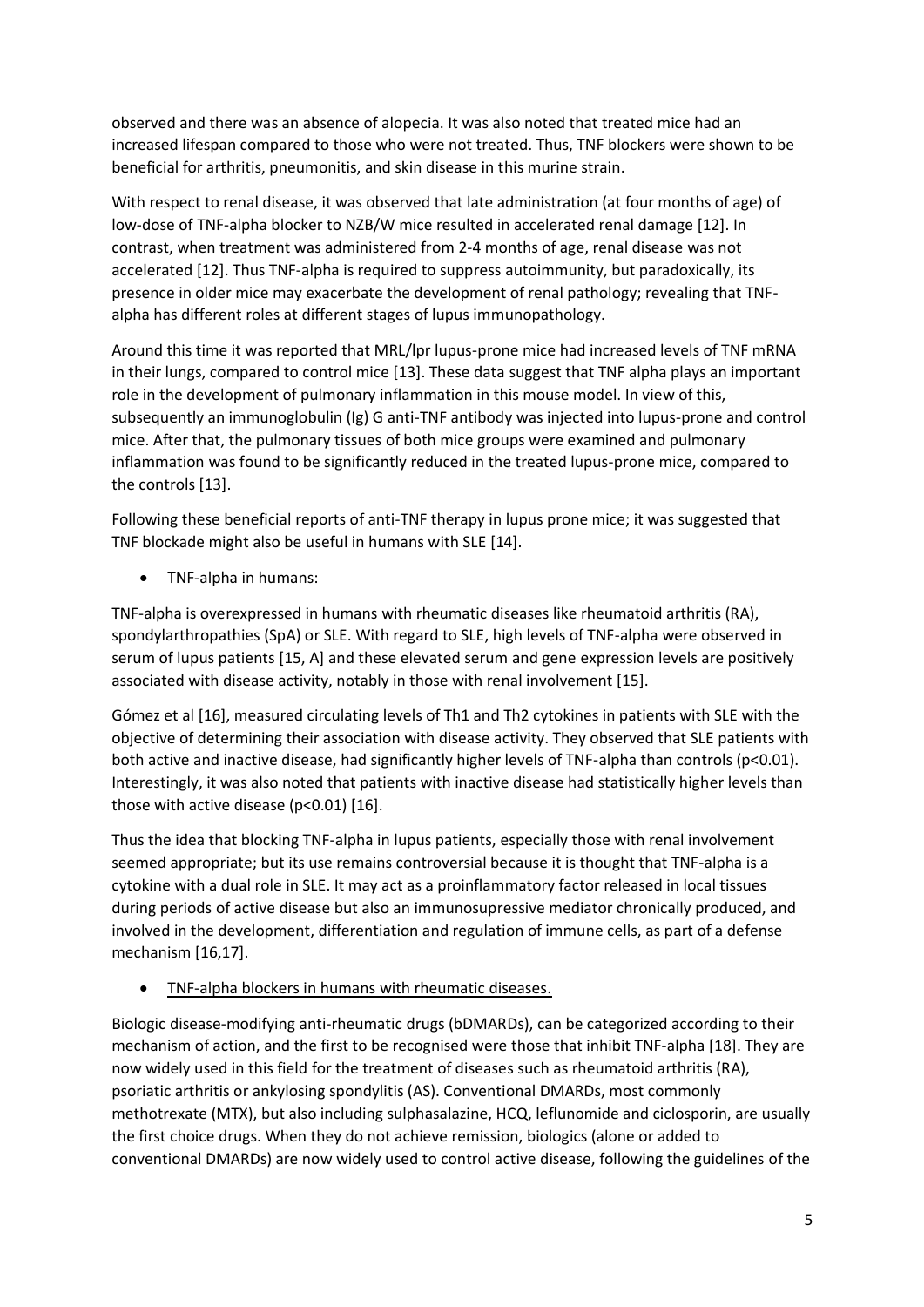American College of Rheumatology (ACR) [19] and the European League Against Rheumatism (EULAR) [20] for the management of RA.

Analogous to the introduction of biologics for the treatment of RA, psoriatic arthritis and ankylosing spondylitis many attempts have been made to identify successful biologic agents for lupus [21,22].

Since anti-TNF-alpha monoclonals, are able to block the immune mechanisms, it was tempting to speculate that they might be effective in the treatment of SLE, where immune complexes are likely to be playing a role. There was some initial encouragement that this approach was successful (discussed in more detail below) but later studies were not as encouraging. Currently, TNF-alpha blocking molecules are not recommended as the initial treatment of SLE and they are limited to refractory cases [23].

Given the recent failure of so many biologic drugs in the treatment of SLE [24] we thought it might be worthwhile re-examining the potential of biologic approaches that might jhave been abandoned prematurely. Thus, in this review we re-consider the potential for TNF-alpha blockade and ask what part, if any, these drugs might yet play in treating SLE patients.

#### **CLINICAL BENEFITS OF ANTI-TNF-ALPHA IN LUPUS PATIENTS:**

Disappointingly, reviewing the literature, the evidence that supports the use of anti-TNF therapies in SLE remains limited. There are relatively few published studies that involve substantial numbers of patients so far. These cases are summarised in Table 1. It demonstrates that infliximab and etanercept have been the TNF-alpha blockers most commonly used. The patients shown in Table 1, all fulfilled the revised ACR [19] criteria for SLE [25]; with persistent activity disease despite conventional treatment.

#### Arthritis:

In 2004 an open-label trial [26] of infliximab added to azathioprine or methotrexate, that included three patients with refractory lupus polyarthritis was published. A few days after the first infusion, each patient went into complete remission, with reduction in joint swelling and tenderness. The effect lasted for about eight weeks after the last of four infusions in two of the three patients. The other patient, had a relapse 11 weeks after the last dose of infliximab.

In another study [27] a patient with severe polyarthritis, despite the use of corticosteroids, MTX, AZA and HCQ, was given infliximab. The patient went in to sustained remission which continued despite the subsequent tapering of her steroids and stopping AZA and MTX.

Cortés-Hernández et al. [28] studied the effects of etanercept on 35 patients with refractory lupus arthritis. They added this TNF-alpha blocker to the conventional IS therapy and observed that 92% of patients with joint involvement achieved remission. The response was assessed by complete resolution of the symptoms or by a score < 4 using the Systemic Lupus Erythematosus Disease Activity Index (SLEDAI) [29].

Another more recent open-label study [30] looked at the long term effects of etanercept and adalimumab in SLE. Fifteen patients were assessed: 12 treated with etanercept, for a median duration of 62.5 months; and three received adalimumab for a median of 36 months. Before being included in the study, 11 patients were treated with methotrexate and eight with HCQ; and thus they had active disease in spite of being treated with usually adequate conventional therapy. During the observation period, the median prednisone dose decreased significantly from 15mg/day to 5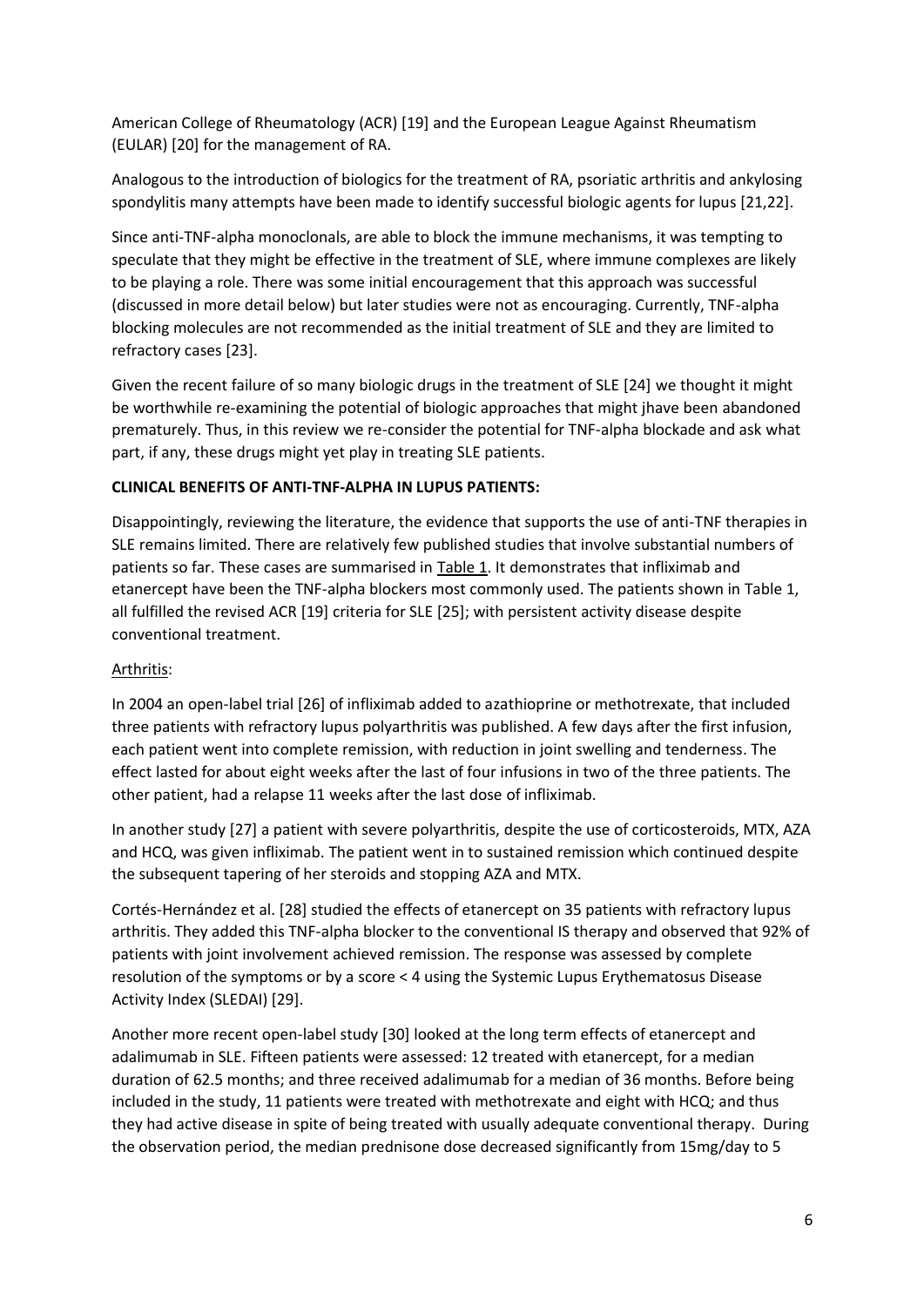mg/day (p<0.01). These data support the idea that anti-TNF agents can be useful in the treatment of refractory lupus arthritis.

# Cardiopulmonary manifestations:

In the study of etanercept referred to above [28], ten patients had refractory serositis and six shrinking lung syndrome (SLS). Eight out of ten with pleuropericarditis achieved clinical remission in a mean time of 5.67 weeks. In four patients (80%) with lung involvement, the Forced Vital Capacity (FVC) rose from 43% to 58% at the end of the treatment. This increase was statistically significant (p<0.05). However, relapse was frequent, occurring 8-11 weeks after stopping etanercept.

# Skin:

TNF-alpha expression was also demonstrated by skin biopsy of four patients with refractory subacute cutaneous lupus erythematosus (SCLE) [31]. In this study, both lesional and non-lesional skin of patients with SLCE was biopsied, and in the immunohistochemical study of refractory lesional skin tissue moderate to strong staining of TNF-alpha was identified in the lesional epidermis of all four cases.

Data about the clinical effectiveness of TNF-alpha blockade on lupus rashes are limited. There have been two published cases of patients with SCLE who were treated with TNF-alpha blockers. One of the patients received treatment with the combination of infliximab and azathioprine [32], and the other was given etanercept [33], and in both patients an improvement of the butterfly rash was noted.

The efficacy of etanercept given by low-dose (10 mg) intradermal weekly injection, was also investigated in 25 patients with discoid lupus erythematosus, refractory to anti-malarials [34]. Clinical improvement was noted, on skin manifestations notably erythema, induration and scaling; defined by a reduction of 20% in total activity of the modified limited Score of Activity and Damage in Discoid Lupus Erythematosus (ML-SADDLE) 20 response at week 12. Intradermal etanercept was well tolerated and there were no observed systemic TNF effects or any major safety issues. Multicentre trials are however needed to determine the overall and long term benefit of this therapy.

# Nephritis:

There are very few reports of patients with lupus nephritis (LN) being treated with TNF-alpha blockers. We have identified only 12 such patients.

Aringer et al. published a case series in 2004 [26], that included four LN patients one had World Health Organisation (WHO) class III nephritis, two had diffuse proliferative, WHO class IV; and the other, had membranous LN, WHO class V [26]. Their proteinuria had not been well controlled in spite of conventional IS therapies. They received four 300-mg doses of infliximab in addition to AZA or MTX. The addition of the TNF-alpha blocker to conventional treatment, led to significant renal responses with improvement in their proteinuria over time, reaching the lowest level at about week eight; and by a stable or slightly improving renal function in all patients. The mean creatinine clearance rate was 79 +29 SD ml/minute at baseline and 100 +32 SD ml/minute at week 20. After the last infliximab infusion, proteinuria levels remained low for more than six months [26].

Some single cases of SLE patients who received anti-TNF therapies have been published. One of these reported by Hayat et al. [35], described the safety and efficacy of infliximab given to a patient with an SLE (with WHO class IV nephritis) relapse despite conventional IS therapy. One month after infliximab, the urinary sediment ameliorated and proteinuria decreased from 3.7 g/24h to 0.391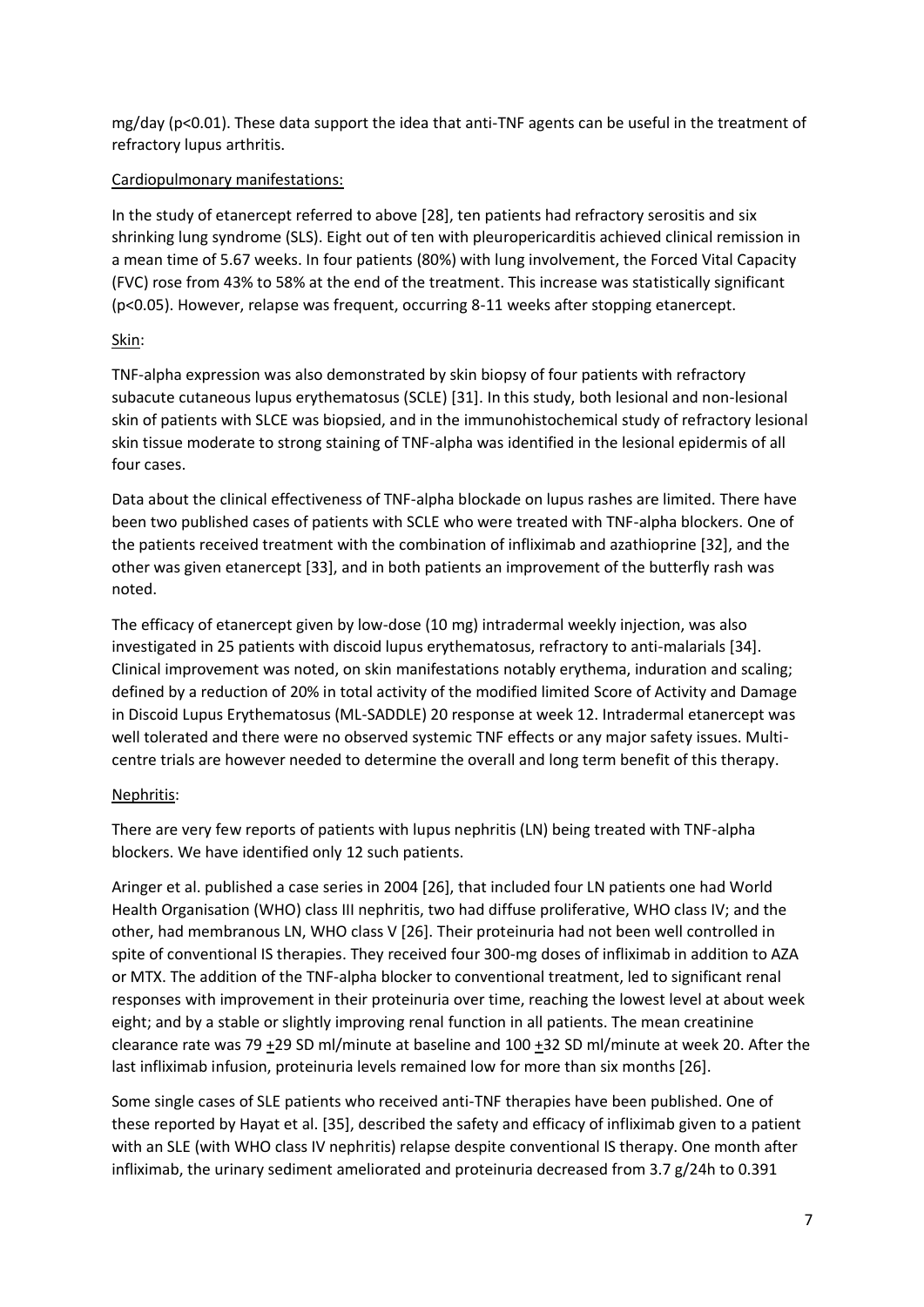g/24h, so that her steroids could be reduced. This remission was maintained six months after the last infusion. Another single case [2], of a patient with renal involvement treated with a TNF-alpha blocker, was young a woman with persistently active disease despite conventional treatment, with a SLEDAI score of 24. She also developed Cushing's syndrome due to corticosteroids. Etanercept (50 mg/weekly) was given with a good response; the patient's complement levels normalised and her SLEDAI reduced to 4. Later, she got pregnant and had a relapse of her lupus with proteinuria. The persistence of proteinuria implied on going active LN, so plasmapheresis and intravenous gammaglobulin (IVGG) therapy were added with a beneficial response [2]. After giving birth, a kidney biopsy confirmed the LN (WHO class IV). They concluded that etanercept may be safe and perhaps effective for SLE pregnant women with severe LN [2].

In 2009 Aringer et al. [36] reported the long-term follow-up, (> 4 years) data of 13 infliximab treated patients with SLE. They proposed that an induction regimen of four infusions of the TNF-alpha blocker infliximab, combined with background immunosuppression, can achieve significant improvement in patients with refractory LN and such benefit seemed to last for at least four years [36]. In this study, they compare the results of a long-term regimen of infliximab with short-term therapy (four infusions of about 5 mg/kg of infliximab at week 0, 2, 6 and 10). Three patients received a longer-tem regimen of infliximab: one received 16 infusions (up to 15 months after induction), eight (10 months of treatment after induction) and the final patient had six (two additional infusions to induction). During the follow-up period, they noted that short-term infliximab therapy had maintained low levels of proteinuria and inactive urinary sediment but the prolonged regimens showed no additional benefit in comparison [36]. Notably they also observed an increase in mortality due to infections and an increased incidence of lymphomas in patients who received prolonged treatment with an anti-TNF while they patients under short-term therapy did not have any increased risk of life-threatening adverse event [36]. SLE patients have a higher mortality rate related to infections and an increased incidence of lymphomas [37,38] (although the absolute numbers of cases are small); so the authors considered that these fatal effects may be an unfortunate coincidence in severely sick patients rather than association with TNF-alpha blockade per se [36].

## Aspects of Assessing Disease Activity:

In the studies detailed in the previous sections lupus activity was measured by the SLEDAI and by monitoring changes in laboratory parameters (e.g: levels of complement, anti-double stranded DNA (ds-DNA) autoantibodies, proteinuria).

In the open label study with infliximab reported in 2004 [26] none of the six patients had an increase in disease activity while receiving infliximab during a subsequent period of up to 52 weeks of observation. Later in 2006, Micheloud et al. reported a single case detailed above [2], showing that after treatment with etanercept, SLEDAI reduced from 24 to 4 points; and in 2009, Uppal et al. [39] evaluated the impact of TNF-alpha blockade with infliximab on disease activity. This study included 46 patients (27 with lupus and 19 healthy control). Of the lupus patients, 18 were allocated to control arm, receiving conventional treatment consistent with EULAR guidelines [40]. The other nine were allocated to treatment arm, and they received infliximab in addition to conventional treatment. In this study it was observed that this treatment group showed a significant improvement in SLEDAI with a reduction in the mean score from 28 to 13 (p<0.035). A reduction in the corticosteroid requirement from a mean dose of 47.5 mg/d at baseline to 8.75 mg/d after six months of treatment with infliximab, was also observed in the treatment group; whereas control group needed to increase corticosteroid dose from 37.5 mg/d to 41. 50 mg/d (p<0.052) [39].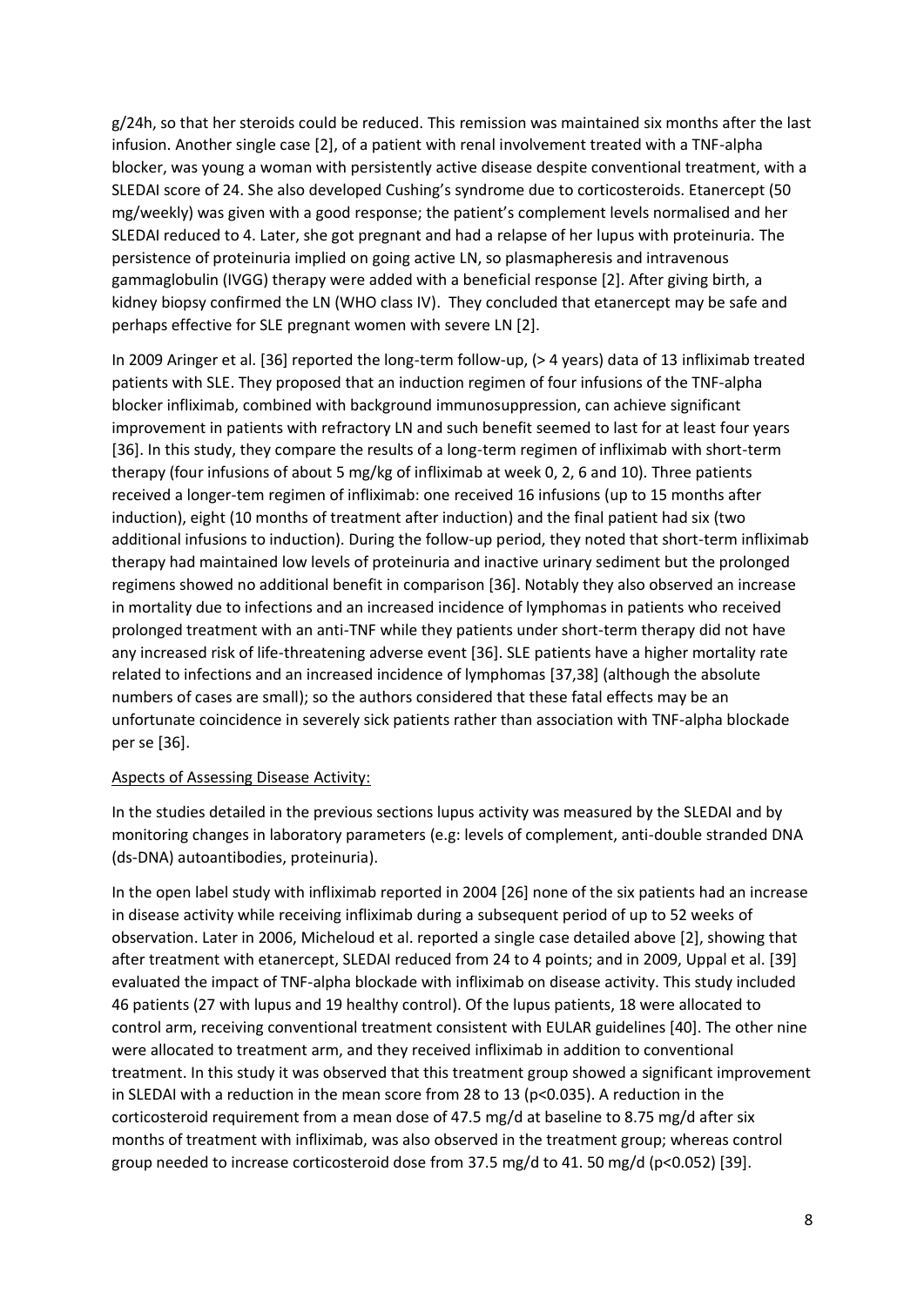Finally, in another open label study of 15 patients treated with etanercept [28] the SLEDAI decreased significantly from 6 to 4 (p<0.001)

# **SIDE EFFECTS OF ANTI-TNF-ALPHA**:

## Clinical side effects:

TNF has a main role in host defense and protection against intracellular bacteria, so its blockade might theoretically predispose to infectious complications. And an increase in the risk for infections in patients with RA receiving anti-TNF-alpha therapies [41,42] has been noted. Nevertheless, this risk for infections varies over time, as was reported in a study undertaken by the British Society for Rheumatology Biologics Registry (BSRBR) [43] in which a significantly increased risk for infection was observed within the first 90 days after starting treatment.

It was also thought that patients receiving anti-TNF therapies might have an increased risk of lymphomas [42], but many studies and registry databases published in the past decade, found no association between anti-TNF treatment and the new onset of solid or hematologic cancers [44,45].

Infections were the main undesired side effects reported in the studies of patients with SLE mentioned above. Aringer et al. [26] reviewed three cases of urinary tract infection, and one complicated by bacteremia in their study. Notably these patients had had similar urinary tract infections during the year before infliximab therapy. In one study with etanercept [28] whose aim was to evaluate its efficacy and safety in patients with moderately active SLE, the main side effects observed were local reactions (14%) followed by urinary tract infection (5%).

Among life-threatening complications, *Legionella* pneumonia and cerebral lymphoma have been described in SLE patients on long term therapy [36]. It is difficult to know however, if these problems were related solely to anti-TNF therapy or linked to the many other IS drugs with which the patients had been treated previously. It is also known that SLE patients have increased risk of infections [42] and an associated increased mortality [46], and they have a small absolute increased incidence of lymphomas [47].

In 2010, six patients with RA or psoriatic arthritis who developed SLE with life-threatening manifestations after receiving an anti-TNF to their arthritis, were reported [48]. The most severe manifestations observed were: pericarditis and neuropsychiatric SLE (notably optic neuritis, headaches and major depression), renal disorders and cutaneous SLE.

## Laboratory "side effects":

The use of TNF-alpha blockers in autoimmune diseases has been linked to the emergence of antinuclear antibodies (ANAs) and anti-dsDNA [49]. Most of the later were IgM isotype, the G isotype being much less frequently observed [49]; this isotype being more closely associated with the development of clinically overt SLE [50]. Thus, some patients may also develop clinical symptoms similar to idiopathic lupus and when it occurs, it is considered to be a anti-TNF-induced lupus (ATIL) [51]. Picardo et al. [52] carried out a study to evaluate the incidence and clinical and serological markers of ATIL in patients on anti-TNF-alpha therapies. They reported a higher incidence of ATIL in patients on infliximab (5.7%) comparing to adalimumab (0.6%) [52].

With regard to new onset of autoantibodies in patients receiving infliximab therapy, ANAs were observed from 17% to 71% and ds-DNA from 9% to 54% [53-65].

However, the presence of these antibodies was often transient and their levels fell back to baseline levels shortly after TNF-alpha blocker was stopped [26,50].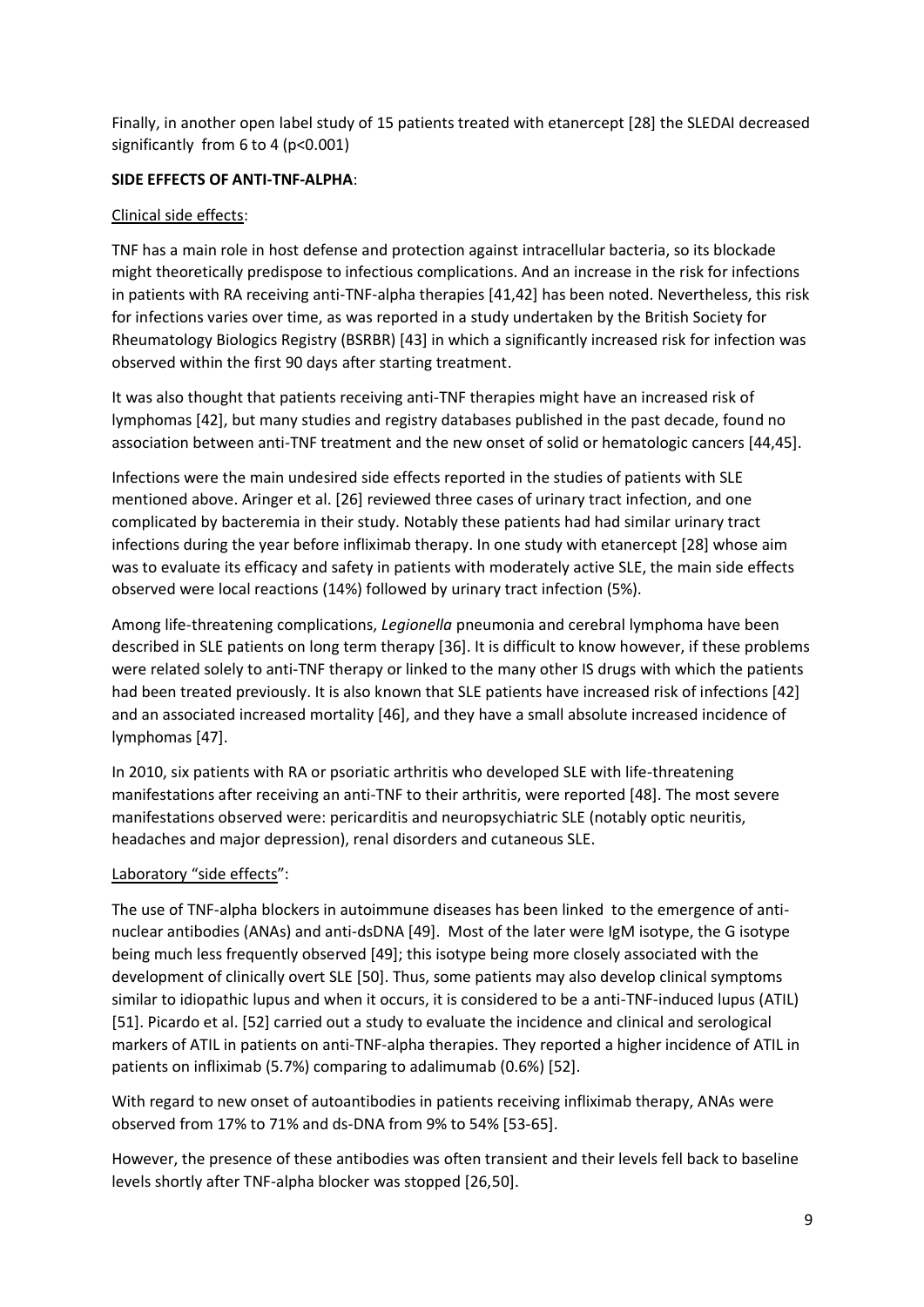In one of the trials with infliximab [26], it was noted that in four of six patients, anti-dsDNA levels increased, around the time of fourth infusion, although this rise was not linked to a significant increase in disease activity. Four of six patients also had a transient increase in IgM anti-cardiolipin antibodies; and one also developed an IgG anti-cardiolipn antibody. Despite this, no vascular events were observed during the 52 weeks follow-up period.

In another open-label trial that included 7 patients [50] five out of seven SLE patients given TNFalpha blocker (short-term infliximab), increased the titre of their anti-dsDNA antibodies. Four out of seven patients had a rise in IgM anti cardiolipin antibodies. All antibody types peaked 4-10 week after the last infliximab infusion and, after reaching a peak, these levels decreased to pretreatment levels or lower. It is worth mentioning that the anti-histone and anti-chromatin reactivity noted during TNF blockade in patients with lupus also rapidly decreased to levels below baseline [50].

Soforo et al. [48] reported six cases who developed active SLE after receiving TNF-alpha blockers for treatment of RA or psoriatic arthritis. Before commencing anti-TNF therapy, three out of six had positive ANA (1/1250), one was negative and the ANA status of the other two, was unknown. After starting anti-TNF-alpha treatment, all six patients were noted to be ANA positive, and the titres of those previously positive, were higher: four at dilutions of 1/2560 and two, 1/1280 [46]. This observation suggest that TNF blockers may be a trigger ANA production with the consequent lupuslike syndrome. Thus, patients treated with these therapies, should be closely monitored.

In another study [28] that included 42 lupus patients, the authors observed that levels of ANA and/or anti-dsDNA antibodies, rose in six. A more recent study [66] total of 112 patients with RA and AS were enrolled. Fifty six were patients who had that received anti-TNF-alpha drugs and the other 56 were controls that had only received non-biological drug treatment. They followed-up these patients for four months after treatment with infliximab and etanercept, and observed that ANA were positive in five (36%) patients with RA treated with infliximab and none of the control group were ANA positive (p<0.0003). Anti-dsDNA were positive in three (21%) of these patients while none of control group had these antibodies (p<0.025). In those patients with RA who received etanercept the ANA tests were positive in four (28%) compared to no positives in the control group (p<0.009). There were non significant (p=0.15) differences with respect to ds-DNA antibodies. In patients with SA, ANA were positive in three (28%) of those treated with infliximab and none in control group (p<0.025). Only one patient with AS treated with infliximab developed anti-dsDNA antibodies (7%) and there were no positive anti-dsDNA antibodies in the control group, but this was not statistically significative different (p=0.15). Finally, of those AS patients who were on etanercept, two (14%) had positive ANA tests and one (7%) had detectable anti-dsDNA antibodies compared to no patients with ANA or anti-dsDNA antibodies in the control group, but these findings too were not statistically significant (p=0.63 and p=0.15, respectively) [66]. None of these patients met the full critera for SLE, based on Systemic Lupus International Collaborating Clinic (SLICC) criteria set [67].

Despite these findings, the induction of clinically overt lupus-like disease by TNF-alpha blockers seems to be uncommon [47,68]; and in some studies none of the patients experienced a lupus flare. Their serum complement levels remained stable during TNF-alpha blockade [26,28,50].

In 2018 a study [69] was published describing the use of VigiBase (the WHO global individual case safety reports database (ICSRs)). In this database, among 12.166 of drug-induced lupus patients the drugs most likely to be linked to the development of SLE were identifyied [69].

When this form of drug induced SLE develops, it is manifested by a variety of symptoms including fatigue, fever, musculoskeletal, serositis or skin symptoms [70]. Renal and central nervous system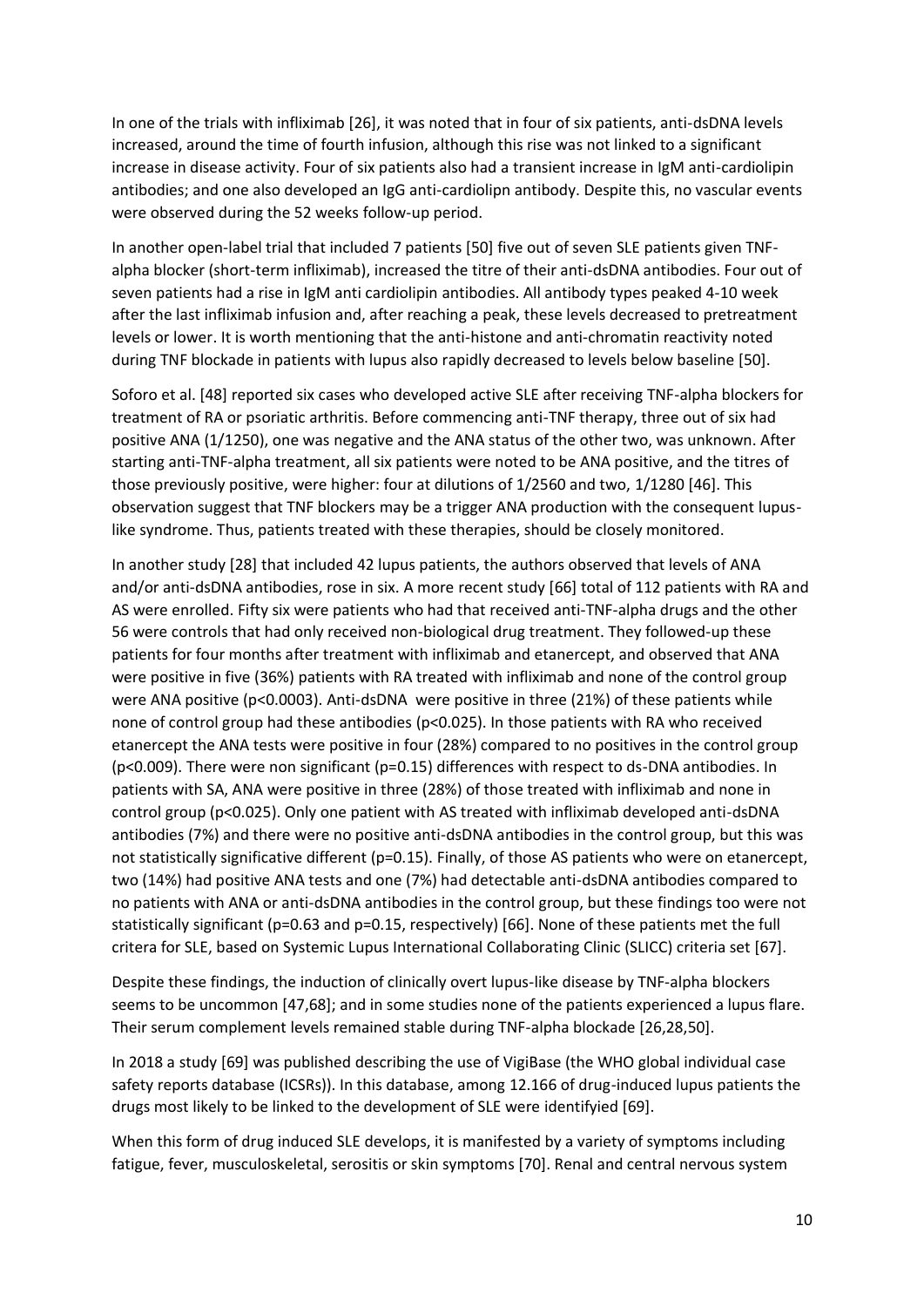(CNS) involvement are however, rare [51,71] Nevertheless, seven cases of nephritis have been reported in patients prescribed anti-TNF therapy. Of these, four patients were on etanercept, two infliximab and one was receiving adalimumab [55].

With respect to CNS involvement, an increasing number of neurological side effects notably demyelinating events, in patients on TNF-alpha blockers have been reported [72]. In 2017 a review of the 122 published cases of CNS demyelination associated with anti-TNF-alpha therapy was published [73]. Although over 2 million patients with rheumatic and inflammatory diseases have been treated with TNF-alpha blockers, the overall number of patients that developed demyelinating events is relatively small. In this review, the authors concluded that there could be a causal association between this biologics and CNS demyelination [73]. One arguments that supports this relationship is the delayed onset of demyelination among the RA patients registered (mean age 45.47 years) in contrast to the peak age of multiple sclerosis (MS) onset (20-40 years old) [73].

Changes in blood counts, notably neutropenia, have also been reported in patients under treatment with TNF-alpha blockers [74-77]. In addition cases of anemia [78] and thrombocytopenia [79-81] although uncommon, have been reported but they were not associated with serious adverse events [82].

Recently, a case-control study [83] was published in which the association between drug use and subsequent diagnosis of SLE registered in the Danish Patient Register (from January 1, 2000 to December 31, 2017) was examined. The study population included 3148 patients with cutaneous lupus erythematosus (CLE) or SLE. In the post hoc analyses for TNF-alpha inhibitors, an increased Odds Ratio (OR) was found for CLE (OR 4.96 [95% CI, 2.30-10.71]) and also for SLE (OR 3.64 [95% CI, 1.93-6.89]) [83].

On balance though, it seems clear that the lupus-like syndromes induced by TNF-alpha blockers, are usually benign and resolve after the anti-TNF monoclonal is stopped [70,71], although fully recovery can take several moths [84,85].

## **CONCLUSION**:

Anti-TNF alpha therapies have been widely used in autoimmune disorders, specially in RA. However, in lupus patients, their use has invariably been restricted to specific cases, mainly those refractory to conventional IS drugs.

Initially, trials with TNF-alpha blockers were also carried out in lupus patients, but perhaps because of the observation of the development of autoantibodies, notably ANAs and ds-DNA; the use of these drugs as a first-line treatment was regarded as too much of a risk. It was perhaps counter intuitive to use this approach in SLE.

Because the adverse effects on TNF-alpha inhibitor remain unclear, patients receiving these therapies must be closely followed-up and physicians should be aware of signs or symptoms that could suggest that we are facing an ATILS.

Based on the results observed in the trials published to date, it has been reported that TNF-alpha blockers are a relatively safe and effective therapeutic target for the treatment of lupus patients, notably in those with arthritis as dominant feature and perhaps in LN where a significant reduction in proteinuria has been noted. The development of autoantibodies usually found in SLE, after TNF alpha blockade is started; while relatively common, does not seem to lead to an increase in lupus activity. Another point to take into account is the fact that in clinical trials, SLE patients with a severe relapse of the disease are usually excluded. Therefore, the results observed in the published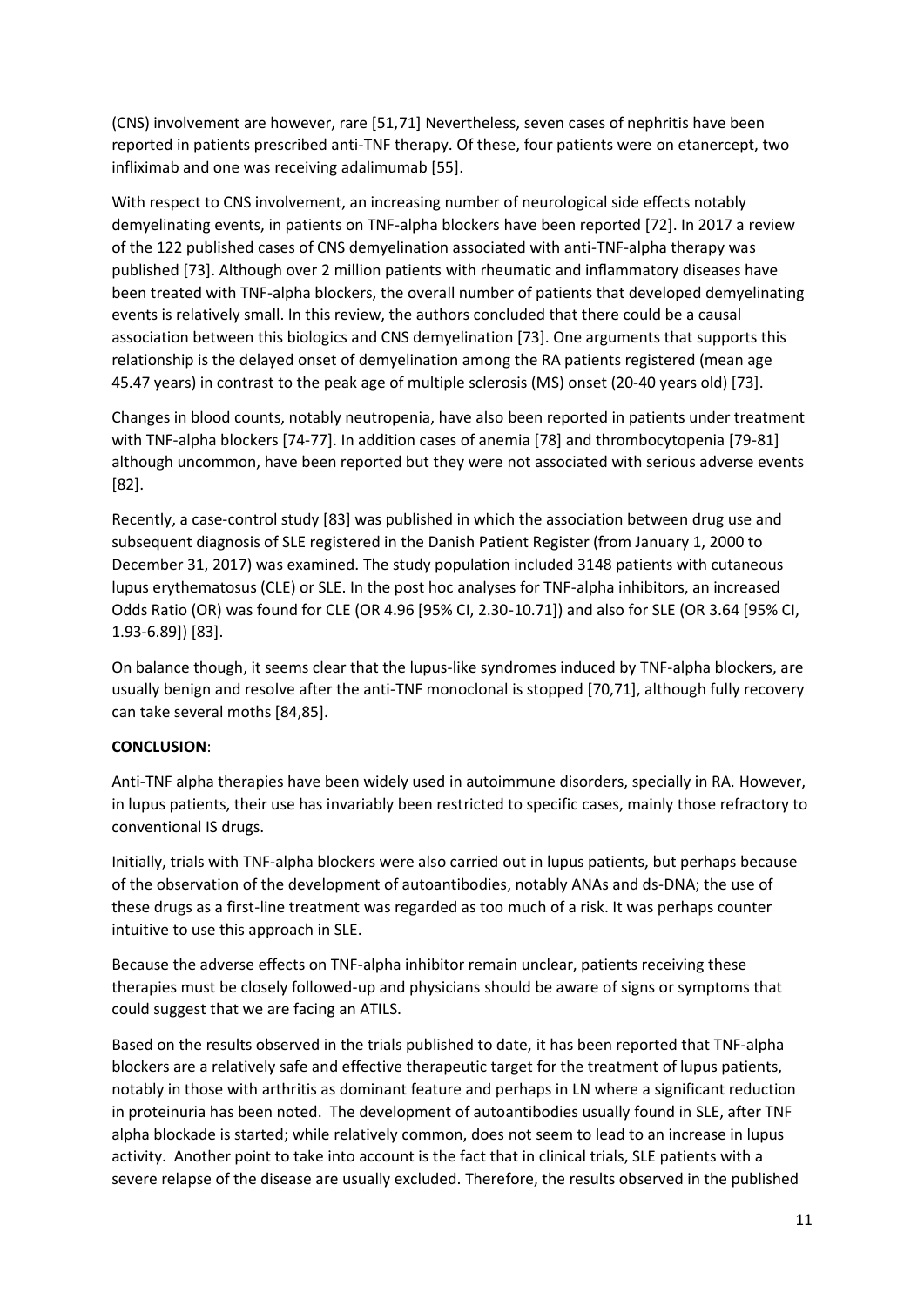single cases of lupus patients with severe disease flares, in which clinical improvement was documented; would support the use of these therapies even in the most seriously ill patients.

Thus, taking these data together, the fact that benlysta and rituximab apart, no monoclonals have been widely used in SLE and the good long term safety profiles of the TNF-alpha blockers it could be time, cautiously, to reconsider undertaking randomized controlled trials of these monoclonals in both established SLE and early in the course of the disease. It is worth emphasizing the importance of closely monitoring symptoms and laboratory parameters that might anticipate a relapse or an increased disease activity.

# **EXPERT OPINION:**

The cytokine TNF-alpha may well be involved in aspects of lupus pathogenesis. Monoclonal anti-TNF  $\alpha$  antibodies are widely used in patients with other rheumatic diseases, including RA, psoriatic arthritis and ankylosing spondylitis. The use of these antibodies in SLE has been reported. However this approach is not routine in SLE for reasons, which are a little opaque. Knowing their potential side effects is also of value.

Given the early successes of TNF  $\alpha$  blockade in SLE, the paucity of published clinical trials is odd. Successes were recorded with some renal lupus patients as well as those with 'hard-to-treat' joint disease and other manifestations.

The objective of this review is to ask the question whether the apparent abandonment of the use of TNF  $\alpha$  blockers in SLE was premature.

One concern about the use of this approach has been reports of the development of anti-dsDNA antibodies after starting treatment. However in the main these appear to be of the IgM isotype and there are very few cases of patients with RA, given TNF  $\alpha$  blockers who 'transform' into clinically overt lupus. Thus it may be that caution about using TNF α blockers has been 'overblown'.

In the next few years, it would be interesting to carry out trials with TNF  $\alpha$  blockers, to help achieve the control of lupus earlier in the course of the disease. .

## **REFERENCES:**

1.- Manson JJ, Isenberg DA. The pathogenesis of systemic lupus erythematosus. *The Netherlands Journal of Medicine.* 2003;61(11):343-346.

2.- Micheloud D, Nuño L, Rodríguez-Mahou M, et al. Efficacy and safety of Etanercept, high-dose intravenous gammaglobulin and plasmapheresis combined therapy for lupus diffuse proliferative nephritis complicating pregnancy. *Lupus.* 2006;15(12):881–885.

3.- Carreño L, López-Longo FJ, González CM, et al. Treatment options for juvenile-onset systemic lupus erythematosus. *Paediatr Drugs*. 2002;4(4):241-256.

4.- O'Shea JJ, Ma A, Lipsky P. Cytokines and autoimmunity. *Nat Rev Immunol.* 2002;2(1):37-45.

5.- Wu AJ, Hua H, Munson SH, et al. Tumor necrosis factor-alpha regulation of CD4+CD25+ T cell levels in NOD mice. *Proc Natl Acad Sci U S A*. 2002;99(19):12287-12292.

6.- Boswell JM, Yui MA, Burt DW, et al. Increased tumor necrosis factor and IL-1 beta gene expression in the kidneys of mice with lupus nephritis. *Journal of Immunology*. 1988;141(9):3050- 3054.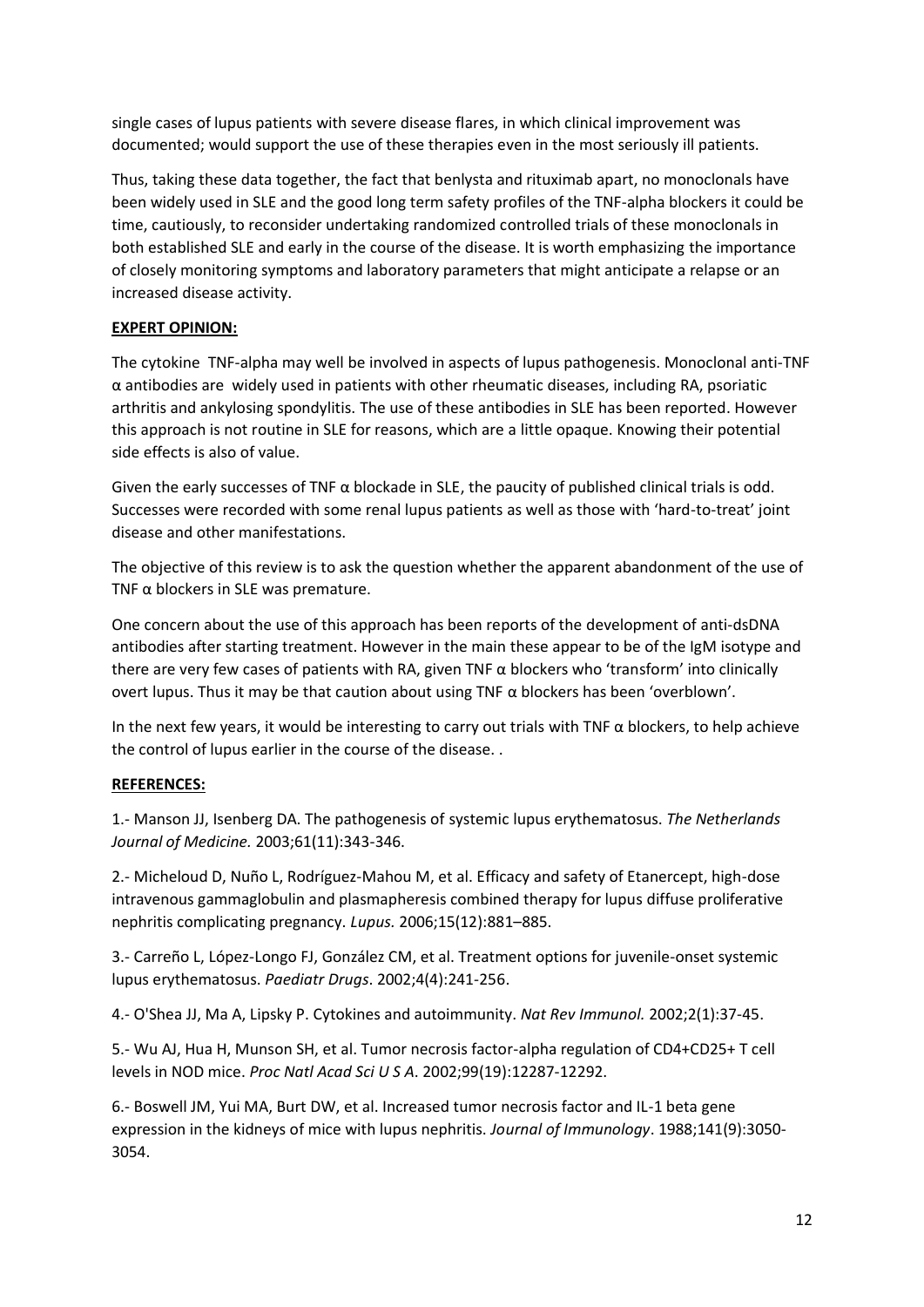7.- Andrews BS, Eisenberg RA, Theofilopoulos AN, et al. Spontaneous murine lupus-like syndromes. Clinical and immunopathological manifestations in several strains*. J Exp Med*. 1978;148(5):1198- 1215.

8.- Jacob C, McDevitt H. Tumour necrosis factor-α in murine autoimmune 'lupus' nephritis. *Nature.*  1988;331:356-358.

9.- Gordon C, Ranges GE, Greenspan JS, et al. Chronic therapy with recombinant tumor necrosis factor-alpha in autoimmune NZB/NZW F1 mice. *Clin Immunol Immunopathol*. 1989;52:421-434.

10.- Kontoyiannis D, Kollias G. Accelerated autoimmunity and lupus nephritis in NZB mice with an engineered heterozygous deficiency in tumor necrosis factor. *Eur J Immunol.* 2000;30:2038-47 11.- Su X, Zhou T, Yang P et al. Reduction of arthritis and pneumonitis in motheaten mice by soluble tumor necrosis factor receptor. *Arthritis Rheum*. 1998;41(1):139-149.

**\*\*Description of clinical beneffits of TNF-alpha blockers in some manifestations in lupus prone mice.**

12.- Brennan DC, Yui MA, Wuthrich RP, et al. Tumor necrosis factor and IL-1 in New Zealand Black/White mice. Enhanced gene expression and acceleration of renal injury. *J Immunol*. 1989;143:3470-3475

13.- Deguchi Y, Kishimoto S. Tumour necrosis factor/cachectin plays a key role in autoimmune pulmonary inflammation in lupus-prone mice. *Clin Exp Immunol*. 1991;85:392-395 14.- Aringer M, Smolen JS. Therapeutic blockade of TNF in patients with SLE-promising or crazy? *Autoimmunity Reviews*. 2012;11(5):321-325.

15.- Takemura T, Yoshioka K, Murakami K, et al. Cellular localization of inflammatory cytokines in human glomerulonephritis. *Virchows Arch*. 1994;424(5):459-464.

16.- Gómez D, Correa PA, Gómez LM et al. Th1/Th2 cytokines in patients with systemic lupus erythematosus: is tumor necrosis factor alpha protective? *Semin Arthritis Rheum*. 2004;33(6):404- 413.

17.- Mageed RA, Isenberg DA. Tumour necrosis factor alpha in systemic lupus erythematosus and anti-DNA autoantibody production. *Lupus*. 2002;11(12):850-855.

18.- Scott DL, Kingsley GH. Tumor necrosis factor inhibitors for rheumatoid arthritis. *N Engl J Med.* 2006;355(7):704-712. D

19.- Singh JA, Saag KG, Bridges SL Jr, et al. 2015 American College of Rheumatology Guideline for the Treatment of Rheumatoid Arthritis. *Arthritis Rheumatol*. 2016;68(1):1-26.

20.- Smolen JS, Landewé R, Breedveld FC, et al. EULAR recommendations for the management of rheumatoid arthritis with synthetic and biological disease-modifying antirheumatic drugs: 2013 update. *Ann Rheum Dis*. 2014;73(3):492-509.

21.- Ciurtin C, Isenberg DA. Biologicsin Rheumatology: New developments, clinical uses and health implication. New York (NY): *Nova Biomedica*l; 2016

22.- Lorenzo-Vizcaya A, Fasano S, Isenberg DA. Bruton's Tyrosine Kinase Inhibitors: A New Therapeutic Target for the Treatment of SLE?. *Immunotargets Ther*. 2020;9:105-110.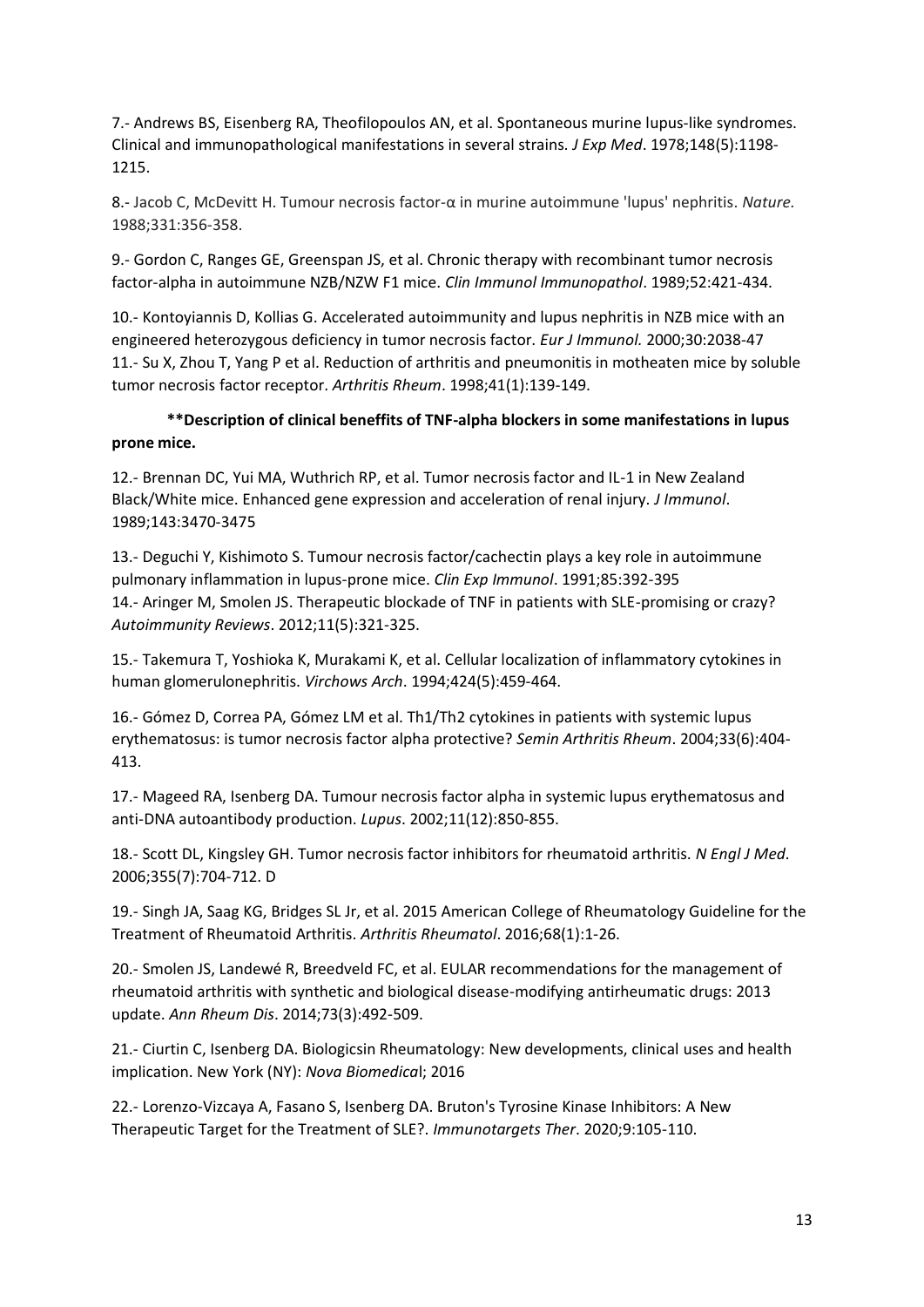23.- Samotij D, Reich A. Biologics in the Treatment of Lupus Erythematosus: A Critical Literature Review. *Biomed Res Int*. 2019;2019:8142368.

24.- Murphy G, Isenberg DA. New therapies for systemic lupus erythematosus - past imperfect, future tense. *Nat Rev Rheumatol*. 2019;15(7):403-412.

25.- Hochberg MC. Updating the American College of Rheumatology revised criteria for the classification of systemic lupus erythematosus. *Arthritis Rheum.* 1997;40:1725.

26.- Aringer M, Graninger WB, Steiner G, et al. Safety and efficacy of TNFa blockade in systemic lupus erythematosus – an open label study. *Arthritis Rheum*. 2004;50:3161-3169.

#### **\*Assessment of infliximab in SLE patients.**

27.- Hayat SJ, Uppal SS. Therapeutic efficacy and safety profile of infliximab in active systemic lupus erythematosus. *Mod Rheumatol*. 2007;17(2):174-177.

28.- Cortes-Hernandez J, Egri N, Vilardell-Tarres M, et al. Safety and Efficacy of Etanercept in Systemic LUPUS Erythematosus. *2012 ACR/ARHP Annual Meeting*: Abstract Number 1432.

#### **\*Assessment of Etanercept in SLE patients.**

29.- Bombardier C, Gladman DD, Urowitz MB, et al. Derivation of the SLEDAI. A disease activity index for lupus patients. The Committee on Prognosis Studies in SLE. *Arthritis Rheum*. 1992;35(6):630-640.

30.- Danion F, Sparsa L, Arnaud L, et al. Long-term efficacy and safety of antitumour necrosis factor alpha treatment in rhupus: an open-label study of 15 patients. *RMD Open*. 2017;3(2):e000555.

# **\*Assessment of long-term effects of TNF-alpha inhibitors (etanercept and adalimumab) in lupus patients.**

31.- Zampieri S, Alaibac M, Iaccarino L, et al. Tumour necrosis factor alpha is expressed in refractory skin lesions from patients with subacute cutaneous lupus erythematosus. *Ann Rheum Dis*. 2006;65(4):545-548

32.- Hiepe F, Bruns A, Feist E, et al. Successful treatment of a patient suffering from a refractory subacute cutaneous lupus erythematosus (SCLE) with blockers of tumour necrosis factor a [abstract] *Arthritis Rheum*. 2004;50:S413

33.- Norman R, Greenberg RG, Jackson JM. Case reports of etanercept in inflammatory dermatoses. *J Am Acad Dermato*l. 2006;54:S139-S142.

34.- Md Yusof M, Wittmann M, Fernandez C, et al. FRI0328 Targeted therapy using intradermal injection of etanercept for remission induction in discoid lupus erythematosus (TARGET-DLE): first results from a proof-of-concept phase 2 trial. *Annals of the Rheumatic Diseases.* 2018;77:700-701.

35.- Hayat SJ, Uppal SS, Narayanan Nampoory MR, et al. Safety and efficacy of infliximab in a patient with active WHO class IV lupus nephritis. *Clin Rheumatol*. 2007;26(6):973-975.

36.- Aringer M, Houssiau F, Gordon C, et al. Adverse events and efficacy of TNF-alpha blockade with infliximab in patients with systemic lupus erythematosus: long-term follow-up of 13 patients. *Rheumatology*. 2009;48(11):1451-1454.

37.- Bernatsky S, Ramsey-Goldman R, Isenberg D, et al. Hodgkin's lymphoma in systemic lupus erythematosus. *Rheumatology*. 2007;46(5):830-832.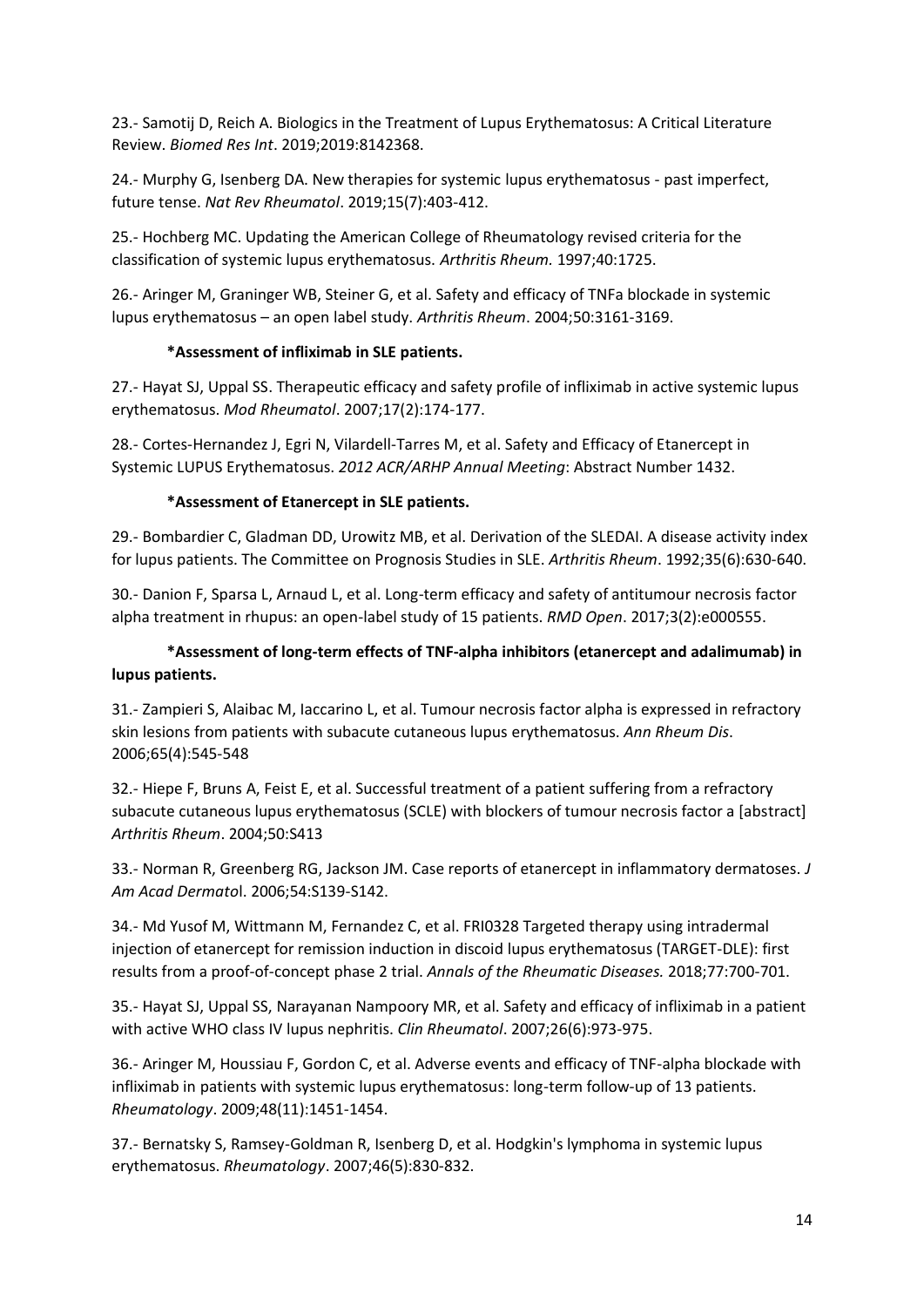38.- Zintzaras E, Voulgarelis M, Moutsopoulos HM. The risk of lymphoma development in autoimmune diseases: a meta-analysis. *Arch Intern Med*. 2005;165(20):2337-2344.

39.- Uppal S, Hayat S, Raghupathy, R. Efficacy and safety of infliximab in active SLE: a pilot study. *Lupus.* 2009;18(8):690-697.

## **\* Provides information about safety and efficacy of infliximab in active SLE**

40.- Bertsias G, Ioannidis JP, Boletis J, et al. EULAR recommendations for the management of systemic lupus erythematosus. Report of a Task Force of the EULAR Standing Committee for International Clinical Studies Including Therapeutics. *Ann Rheum Dis*. 2008;67(2):195-205.

41.- Bongartz T, Sutton AJ, Buchan I, et al. Anti-TNF antibody therapy in rheumatoid arthritis and the risk of serious infections and malignancies: systematic review and meta-analysis of rare harmful effects in randomized controlled trials. *JAMA*. 2006;295:2275-2285.

42.- Listing J, Strangfeld A, Kary S, et al. Infections in patients with rheumatoid arthritis treated with biologic agents. *Arthritis Rheum*. 2005;52(11):3403-3412.

43.- Dixon WG, Symmons DP, Lunt M, et al. Serious infection following anti-tumor necrosis factor alpha therapy in patients with rheumatoid arthritis: lessons from interpreting data from observational studies. *Arthritis Rheum*. 2007;56:2896-2904

44.- Pereira R, Lago P, Faria R, et al. Safety of Anti-TNF Therapies in Immune-Mediated Inflammatory Diseases: Focus on Infections and Malignancy. *Drug Dev Res*. 2015;76(8):419-427

45.- Haynes K, Beukelman T, Curtis JR, et al. Tumor necrosis factor α inhibitor therapy and cancer risk in chronic immune-mediated diseases. *Arthritis Rheum*. 2013;65(1):48-58.

46.- Bernatsky S, Boivin JF, Joseph L, et al. Mortality in systemic lupus erythematosus. *Arthritis Rheum*. 2006;54(8):2550-2557.

47.- Cervera R, Khamashta MA, Font J, et al. Morbidity and mortality in systemic lupus erythematosus during a 10-year period: a comparison of early and late manifestations in a cohort of 1,000 patients. *Medicine*. 2003;82(5):299-308.

48.- Soforo E, Baumgartner M, Francis L, et al. Induction of systemic lupus erythematosus with tumor necrosis factor blockers. *J Rheumatol.* 2010;37(1):204-205.

49.- Aringer M, Smolen JS. The role of tumor necrosis factor-alpha in systemic lupus erythematosus. *Arthritis Res Ther*. 2008;10(1):202.

50.- Aringer M, Steiner G, Graninger WB, et al. Effects of short-term infliximab therapy on autoantibodies in systemic lupus erythematosus. *Arthritis Rheum*. 2007;56(1):274-279.

51.- Williams EL, Gadola S, Edwards CJ. Anti-TNF-induced lupus. *Rheumatology*. 2009;48(7):716-720.

52.- Picardo S, So K, Venugopal K. Anti-TNF-induced lupus in patients with inflammatory bowel disease. *JGH Open*. 2019;4(3):507-510.

53.- Charles PJ, Smeenk RJ, De Jong J, et al. Assessment of antibodies to double-stranded DNA induced in rheumatoid arthritis patients following treatment with infliximab, a monoclonal antibody to tumor necrosis factor alpha: findings in open-label and randomized placebo-controlled trials. *Arthritis Rheum*. 2000;43:2383-2390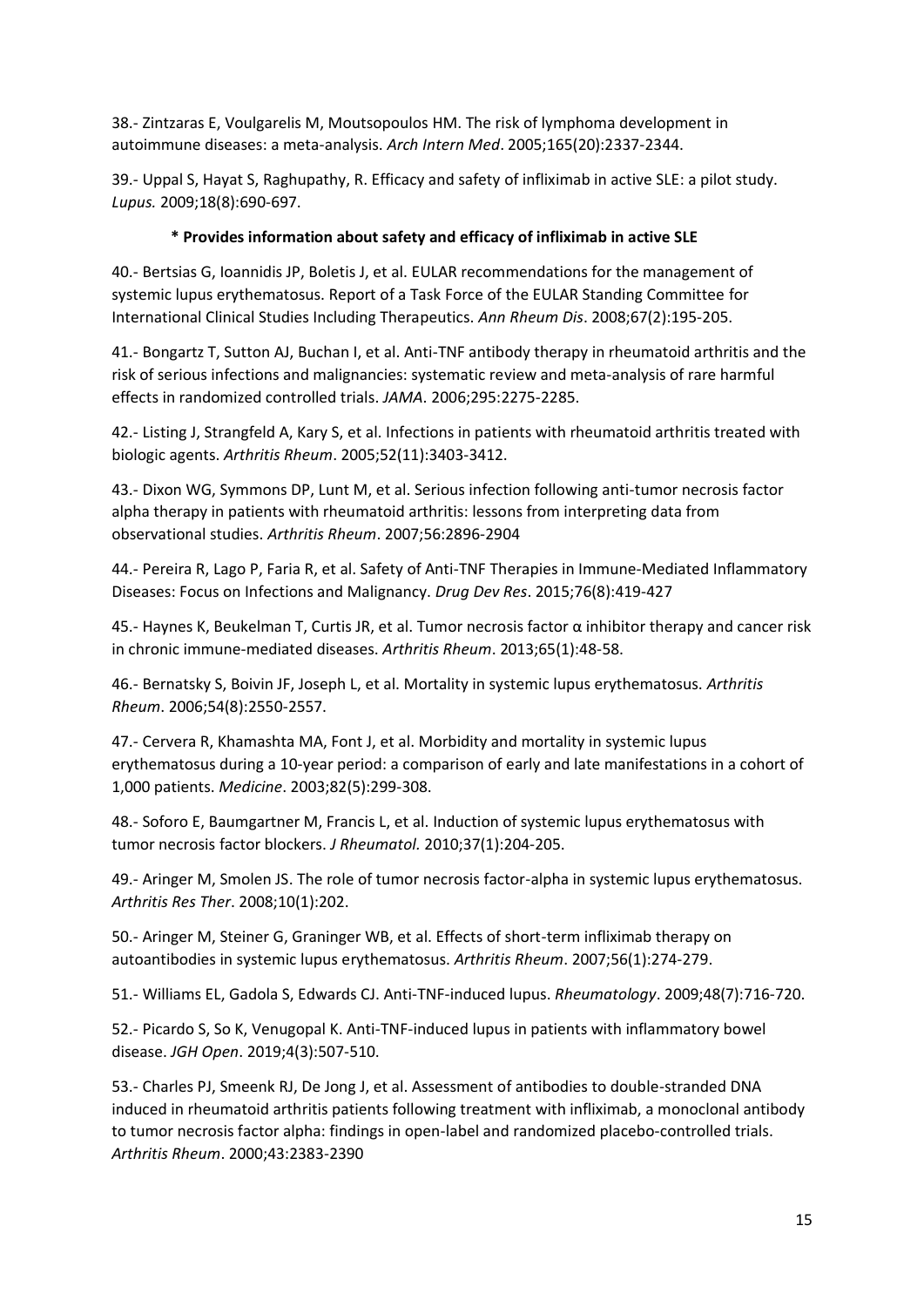54.- Kruithof E, Van Den BF, Baeten D, et al. Repeated infusions of infliximab, a chimeric anti-TNFalpha monoclonal antibody, in patients with active spondyloarthropathy: one year follow up. *Ann Rheum Dis*. 2002;61:207–212.

55.- De Rycke L, Kruithof E, Van Damme, N et al. Antinuclear antibodies following infliximab treatment in patients with rheumatoid arthritis or spondylarthropathy. A*rthritis Rheum*. 2003;48:1015-1023

56.- Garcia-Planella E, Domenech E, Esteve-Comas M, et al. Development of antinuclear antibodies and its clinical impact in patients with Crohn's disease treated with chimeric monoclonal anti-TNFalpha antibodies (infliximab) *Eur J Gastroenterol Hepatol*. 2003;15:351-354

57.- Ferraro-Peyret C, Coury F, Tebib JG, et al. Infliximab therapy in rheumatoid arthritis and ankylosing spondylitis-induced specific antinuclear and antiphospholipid autoantibodies without autoimmune clinical manifestations: a two-year prospective study. A*rthritis Res Ther*. 2004;6:535- 543

58.- Vermeire S, Noman M, Van Assche G, et al. Autoimmunity associated with anti-tumor necrosis factor alpha treatment in Crohn's disease: a prospective cohort study. *Gastroenterology*. 2003;125:32-39.

59.- Allanore Y, Sellam J, Batteux F, et al. Induction of autoantibodies in refractory rheumatoid arthritis treated by infliximab. *Clin Exp Rheumatol*. 2004;22:756-758

60.- Eriksson C, Engstrand S, Sundqvist KG, et al. Autoantibody formation in patients with rheumatoid arthritis treated with anti-TNF alpha. *Ann Rheum Dis*. 2005;64:403-407.

61.- De Rycke L, Baeten D, Kruithof E, et al. Infliximab, but not etanercept, induces IgM anti-doublestranded DNA autoantibodies as main antinuclear reactivity: biologic and clinical implications in autoimmune arthritis. *Arthritis Rheum*. 2005;52:2192-2201

62.- Sellam J, Allanore Y, Batteux F, et al. Autoantibody induction in patients with refractory spondyloarthropathy treated with infliximab and methotrexate. *Joint Bone Spine*. 2005;72:48–52

63.- Atzeni F, Ardizzone S, Sarzi-Puttini P, et al. Autoantibody profile during short-term infliximab treatment for Crohn's disease: a prospective cohort study. A*liment Pharmacol Ther*. 2005;22:453- 461

64.- Comby E, Tanaff P, Mariotte D, et al. Evolution of antinuclear antibodies and clinical patterns in patients with active rheumatoid arthritis with longterm infliximab therapy. *J Rheumatol*. 2006;33:24–30

65.- Colombel JF, Loftus EV Jr, Tremaine WJ, et al. The safety profile of infliximab in patients with Crohn's disease: the Mayo clinic experience in 500 patients. *Gastroenterology*. 2004;126:19–31

66.- Aghdashi MA, Khadir M, Dinparasti-Saleh R. Antinuclear Antibodies and Lupus-like Manifestations in Rheumatoid Arthritis and Ankylosing Spondylitis Patients at 4 Months' Follow-up After Treatment with Infliximab and Etanercept. *Curr Rheumatol Rev*. 2020;16(1):61-66.

**\*\*Overview of changes in antinuclear antibodies and lupus-like manifestations in patients on infliximab and etananercept.**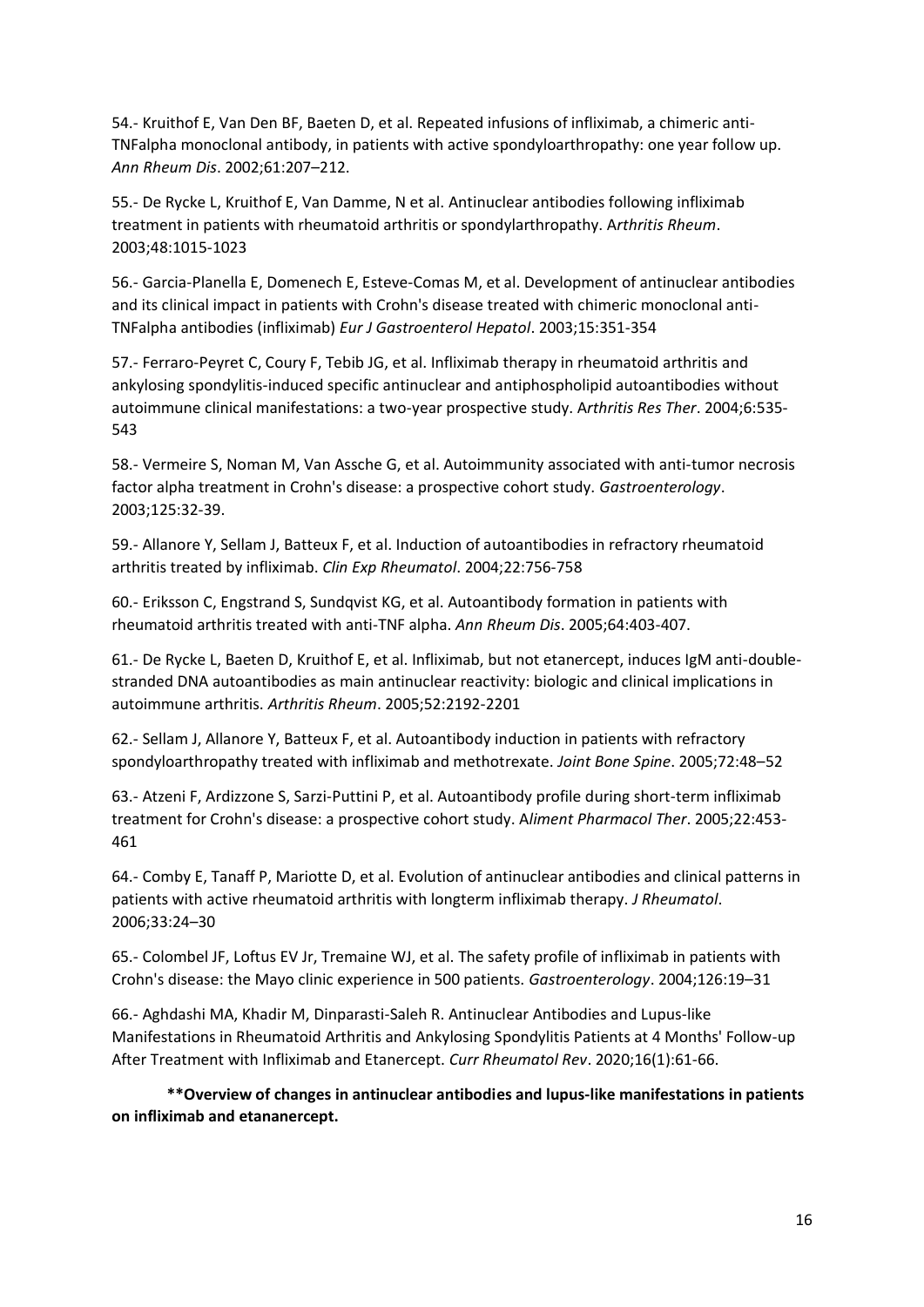67.- Petri M, Orbai AM, Alarcón GS et al. Derivation and validation of the Systemic Lupus International Collaborating Clinics classification criteria for systemic lupus erythematosus. *Arthritis Rheum*. 2012;64(8):2677-2686.

68.- Jani M, Dixon WG, Chinoy H. Drug safety and immunogenicity of tumour necrosis factor inhibitors: the story so far. *Rheumatology*. 2018;57(11):1896-1907.

#### **\*\*Review of safety of anti-TNF-alpha biologics.**

69.- Arnaud L, Mertz P, Gavand P, et al. Drug-induced systemic lupus: revisiting the ever-changing spectrum of the disease using the WHO pharmacovigilance database. *Annals of the Rheumatic Diseases.* 2019;78:504-508.

70.- Vaglio A, Grayson PC, Fenaroli P, et al. Drug-induced lupus: Traditional and new concepts. *Autoimmun Rev*. 2018;17(9):912-918.

71.- Ramos-Casals M, Brito-Zerón P, Muñoz S, et al. Autoimmune diseases induced by TNF-targeted therapies: analysis of 233 cases. *Medicine*. 2007;86(4):242-251.

72.- Atzeni F, Talotta R, Masala IF, et al. Central nervous system involvement in rheumatoid arthritis patients and the potential implications of using biological agents. *Best Pract Res Clin Rheumatol*. 2018;32(4):500-510.

73.- Kemanetzoglou E, Andreadou E. CNS Demyelination with TNF-α Blockers. *Curr Neurol Neurosci Rep*. 2017;17(4):36.

74.- Jarvis B, Faulds D. Etanercept: a review of its use in rheumatoid arthritis. *Drugs* 1999;57:945- 966.

75.- Markham A, Lamb HM. Infliximab: a review of its use in the management of rheumatoid arthritis. *Drugs* 2000;59:1341–1359

76.- Yazdani R, Simpson H, Kaushik V. Incidence of cytopenias in anti‐TNF‐α therapy [abstract]. *Rheumatology*. 2007;46:i33

77.-Wenham C, Gadsby K, Deighton C. Three significant cases of neutropenia with etanercept [letter]. *Rheumatology.* 2008;47:376–377

78.- Kuruvilla J, Leitch HA, Vickars LM, et al. Aplastic anemia following administration of a tumor necrosis factor-alpha inhibitor. *Eur J Haematol*. 2003;71(5):396-398

79.- Brunasso AM, Massone C. Thrombocytopenia associated with the use of anti-tumor necrosis factor-alpha agents for psoriasis. *J Am Acad Dermatol*. 2009;60(5):781-785.

80.- Michelmann I, Böckmann D, Nürnberger W, et al. Thrombocytopenia and complement activation under recombinant TNF alpha/IFN gamma therapy in man. *Ann Hematol.* 1997;74(4):179- 184.

81.- Aster RH, Curtis BR, McFarland JG, et al. Drug-induced immune thrombocytopenia: pathogenesis, diagnosis, and management. *J Thromb Haemost*. 2009;7(6):911-918.

82.- Bessissow T, Renard M, Hoffman I, et al. Review article: non-malignant haematological complications of anti-tumour necrosis factor alpha therapy*. Aliment Pharmacol Ther*. 2012;36(4):312-323.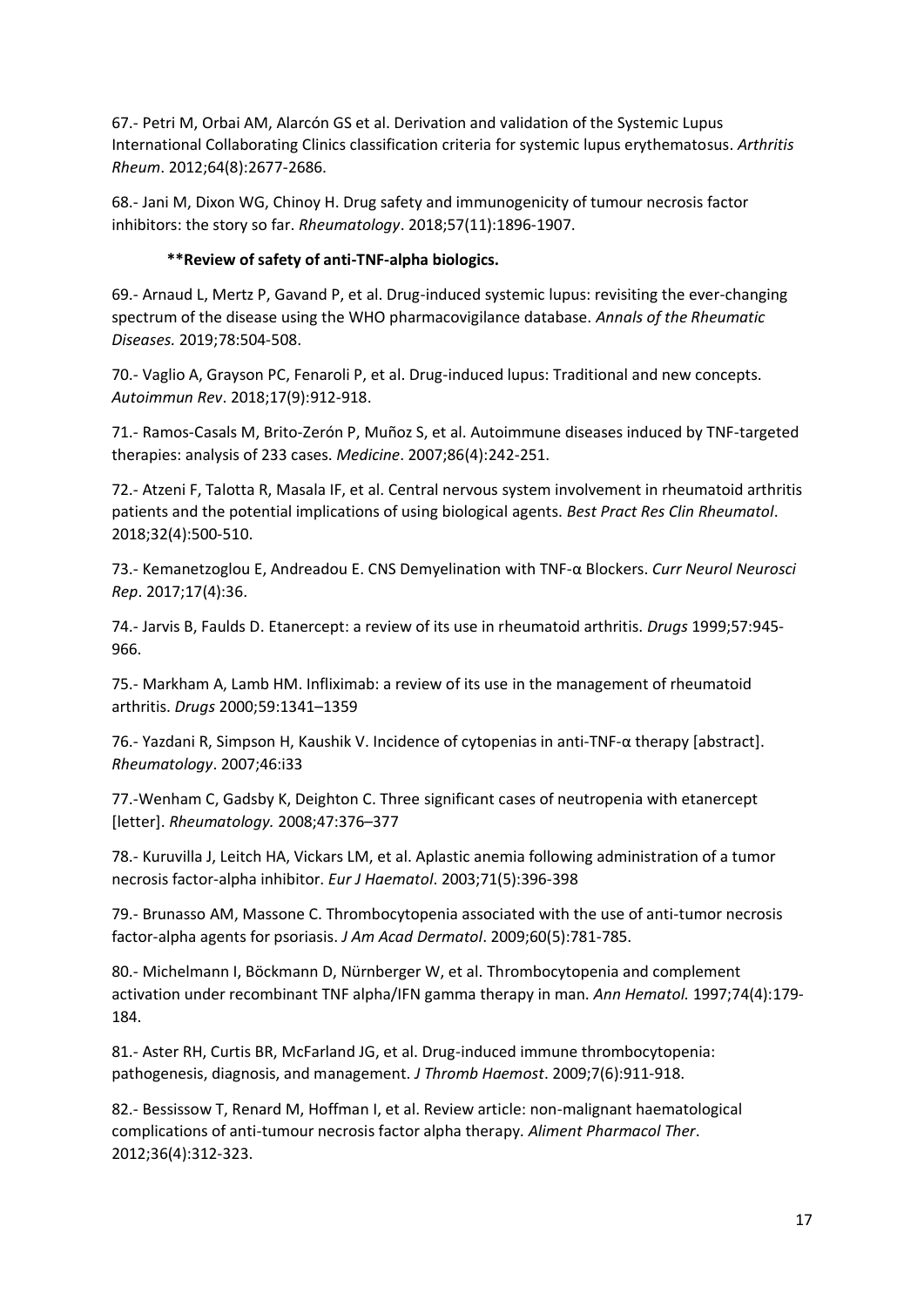83.- Haugaard JH, Kofoed K, Gislason G, et al. Association Between Drug Use and Subsequent Diagnosis of Lupus Erythematosus. *JAMA Dermatol*. 2020;2:e202786.

84.- Rubin RL. Evolving and expanding scope of lupus-inducing drugs. *Ann Rheum Dis*. 2019;78(4):443-445.

85.- He Y, Sawalha AH. Drug-induced lupus erythematosus: an update on drugs and mechanisms. *Curr Opin Rheumatol*. 2018;30(5):490-497.